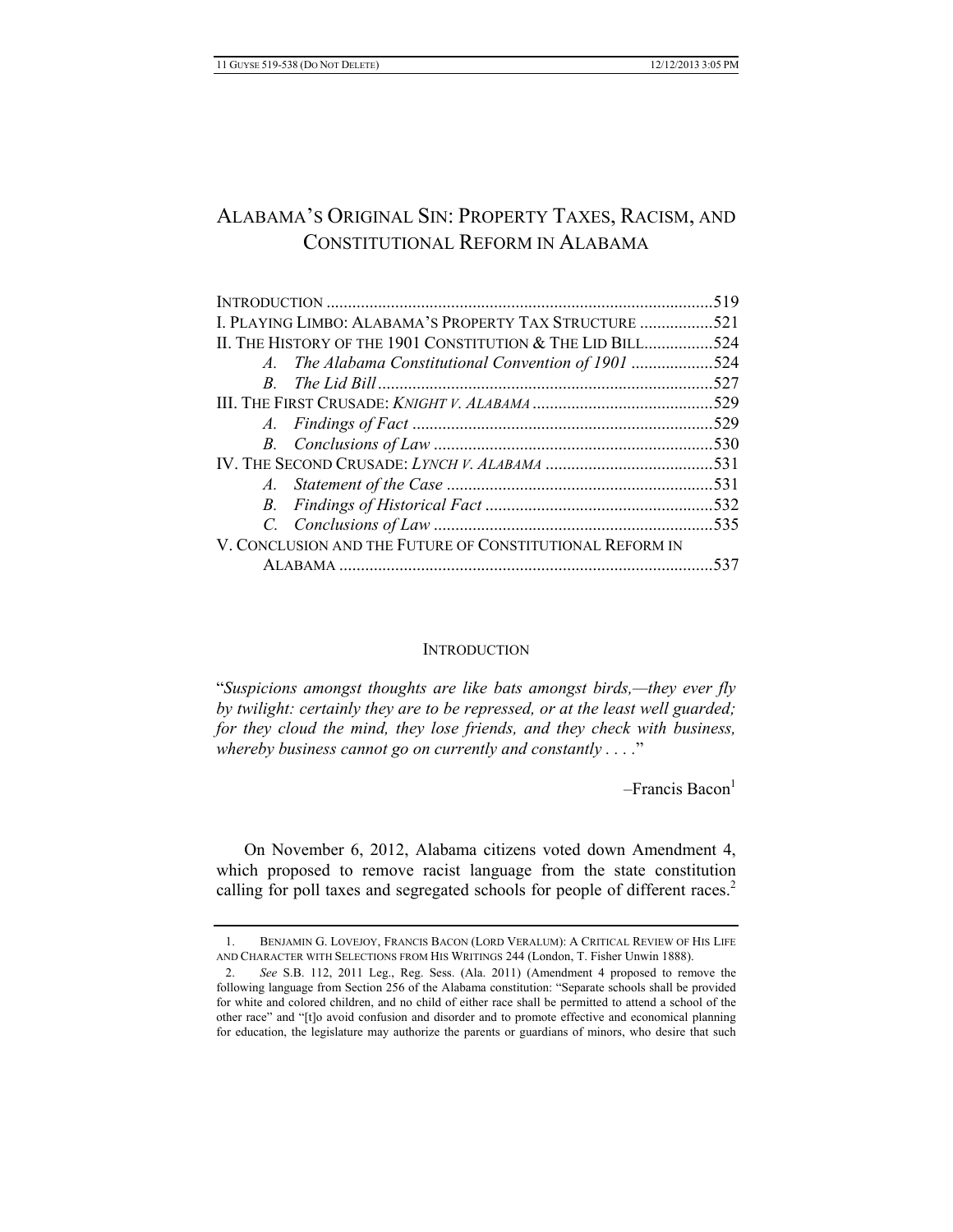Although the provisions in question have been judicially defunct for years, proponents of Amendment 4 claimed that it was a symbolic way to show "that Alabama's past is not our future."<sup>3</sup> However, opponents of the bill called it a "hoax . . . a wolf with sheep's clothes" meant to aid the legislature in slashing education funding in an effort to cure budget shortfalls.<sup>4</sup> The defeat of Amendment 4 is just the latest illustration of the veil of suspicion that has clouded constitutional reform in Alabama for decades.

Amended over 800 times, the Alabama Constitution of 1901 is infamous as the largest constitution in the world.<sup>5</sup> It is also infamous as the document which set the framework for segregation and disenfranchisement in Alabama throughout much of the Twentieth Century.<sup>6</sup> Given this backdrop, reforming or replacing the 1901 constitution has proven to be a complicated and controversial process. Any attempt at reform is invariably seen by opponents as a pretext for something much more sinister, such as increased taxes or the reinstitution of *de jure* segregation. Frustrated with the lack of progress in the public arena, some advocates of constitutional reform have turned to the federal courts to try to eliminate some of the 1901 constitution's provisions relating to property taxes and education.<sup>7</sup> Most recently, in *Lynch v. Alabama*,<sup>8</sup> a group of students alleged that the limits on state, county, and local property taxes enshrined in the 1901 constitution violate the Equal Protection Clause of the Fourteenth Amendment by restricting revenue for K–12 schools and thus discriminating against African-American students. According to the plaintiffs in *Lynch*, racism was the "original sin" of Alabama's Constitution, tainting each and every one of its provisions.<sup>9</sup> However, such

minors shall attend schools provided for their own race, to make election to that end, such election to be effective for such period and to such extent as the legislature may provide.").

<sup>3.</sup> Debbie Elliott, *Ala*. *Racist Language Measure Draws Unexpected Foes*, NPR (Nov. 1, 2012, 12:38 P.M.), http://www.npr.org/2012/11/02/164107184/ala-racist-language-measure-drawsunexpected-foes.

<sup>4.</sup> *Id*. Primarily, opponents were upset that the proposed amendment contained no language guaranteeing a right to public education. However, the current version of the 1901 constitution contains no such guarantee in the first place. *See* ALA. CONST. art. XIV, § 256 ("[N]othing in this Constitution shall be construed as creating or recognizing any right to education or training at public expense . . . .").

<sup>5.</sup> Christopher W. Hammons, *State Constitutional Reform: Is it Necessary?*, 64 ALB. L. REV. 1327, 1328 (2001); Mark Sabel, *The Role of Stare Decisis in Construing the Alabama Constitution of 1901*, 53 ALA. L. REV. 273, 276 (2001).

<sup>6.</sup> *See generally* Latasha L. McCrary, *Suffering from Past Evils: How Alabama's 1901 Constitution Played a Hand in the 2008 Presidential Election*, 12 BERKELEY J. AFR.-AM. L. & POL'Y 4 (2010).

<sup>7.</sup> ALA. CONST. art. XI, § 11 (providing that property taxes shall be used for the maintenance of public schools); *see also* KNIGHT & SIMS VS. ALABAMA (last updated Mar. 26, 2012, 6:22 A.M.), http://knightsims.com.

<sup>8.</sup> No. 08-S-450-NE, 2011 U.S. Dist. LEXIS 155012 (N.D. Ala. Oct. 21, 2011).

<sup>9.</sup> *Id.* at \*6–7.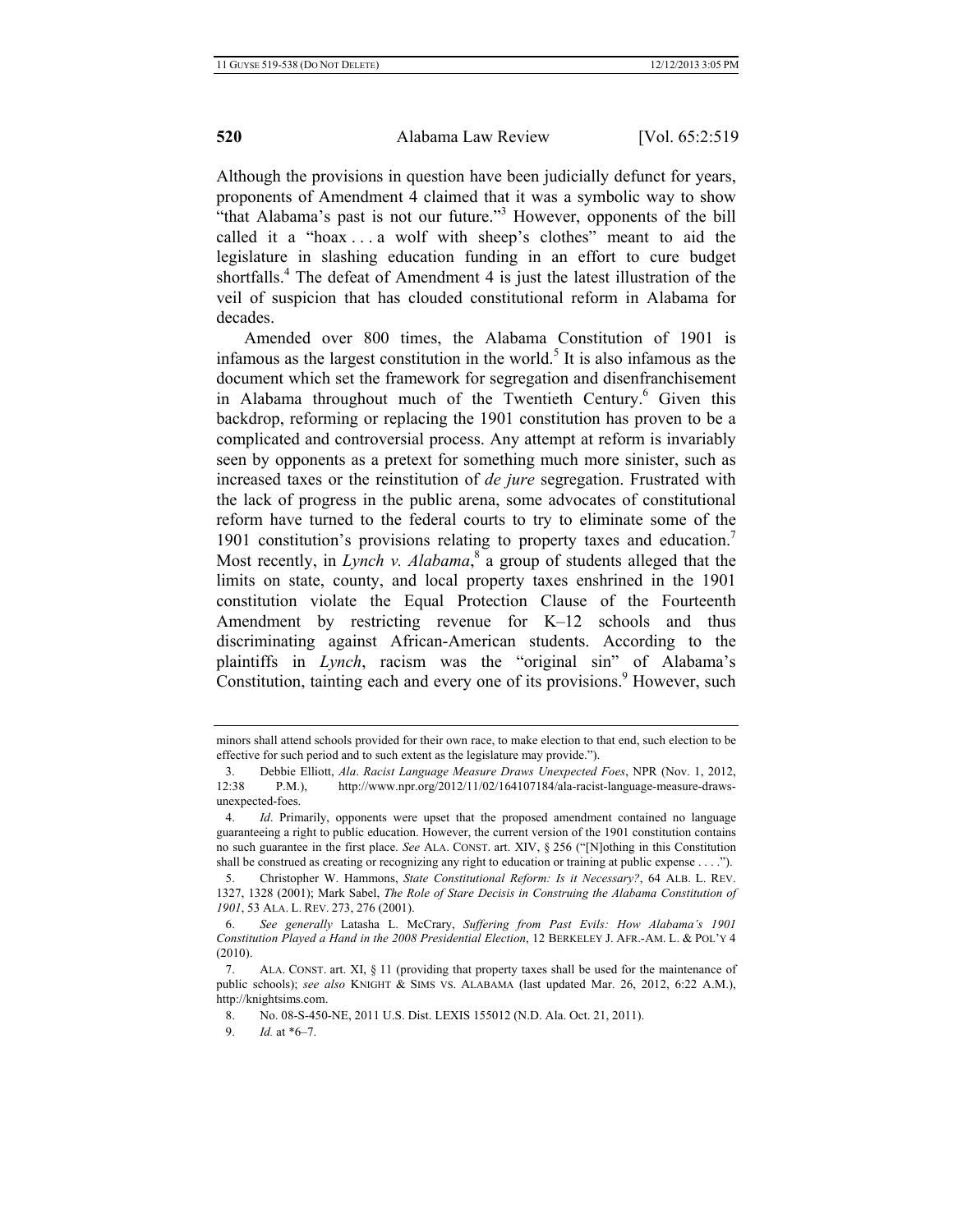attempts at judicial constitutional reform have been just as unfruitful as legislative attempts.

In seeking to add to the ongoing debate over constitutional reform in Alabama, this Note analyzes the underlying historical issues of property taxes in Alabama and provides a descriptive analysis of Judge Lynwood Smith's decision in *Lynch*. The focus of this Note is not on the soundness of Alabama's property tax structure as a matter of policy, nor on the shortcomings of the 1901 constitution as a whole.

Instead, this Note argues that Alabama's limits on property taxes were not born out of racism, as was most of the 1901 constitution, but were created for several legitimate, nondiscriminatory purposes. Part I summarizes Alabama's property tax structure and illustrates the problems that it can create for public school funding. Part II analyzes the proceedings of the 1901 Alabama Constitutional Convention and deciphers the various motivations behind the property tax provisions. Part III summarizes *Knight v. Alabama*, a seven-part desegregation case which was also the first attempt to strike down Alabama's property tax provisions as violations of the Equal Protection clause. Part IV examines the factual findings and conclusions of law in the most recent case of *Lynch v. Alabama*. In conclusion, Part V sets forth a framework under which Alabamians should pursue constitutional reform—free of the veil of suspicion that has clouded the state since the 1901 Convention.

### I. PLAYING LIMBO: ALABAMA'S PROPERTY TAX STRUCTURE

It has been repeatedly noted that Alabama's *ad valorem* property tax structure enforces the lowest property tax in the nation in both rate and revenue.10 This structure, as set forth in the Alabama Constitution of 1901, entrenches several layers of limitations on the rate of *ad valorem* taxation that can be levied on real and personal property. First, property taxes levied by the state government are limited to  $6.5$  mills.<sup>11</sup> One "mill" is equal to one-thousandth of a dollar or one-tenth of a penny.12 Second, property

<sup>10.</sup> *See generally* Laura D. Chaney, *Alabama's Constitution—A Royal Pain in the Tax: The State's Constitutionally Defective Tax System*, 32 CUMB. L. REV. 233 (2001); Bruce P. Ely & Howard P. Walthall, Sr., *State Constitutional Limitations on Taxing and Spending: A Comparison of the Alabama Constitution of 1901 to its Counterparts*, 33 CUMB. L. REV. 463 (2003); Susan Pace Hamill, *An Argument for Tax Reform Based on Judeo-Christian Ethics*, 54 ALA. L. REV. 1 (2002); Susan Pace Hamill, *Constitutional Reform in Alabama: A Necessary Step Towards Achieving a Fair and Efficient Tax Structure*, 33 CUMB. L. REV. 437 (2003) [hereinafter Hamill, *Constitutional Reform in Alabama*].

<sup>11.</sup> ALA. CONST. art. XI, § 214 ("The *legislature* shall not have the power to levy in any one year a greater rate of taxation than sixty-five one-hundredths of one per centum on the value of the taxable property within this State.") (emphasis added).

<sup>12.</sup> For a helpful guide to Alabama's property taxes, see LEGISLATIVE FISCAL OFFICE, A LEGISLATOR'S GUIDE TO ALABAMA'S TAXES 5–6 (2013) ("6.5 mills equal \$.0065.").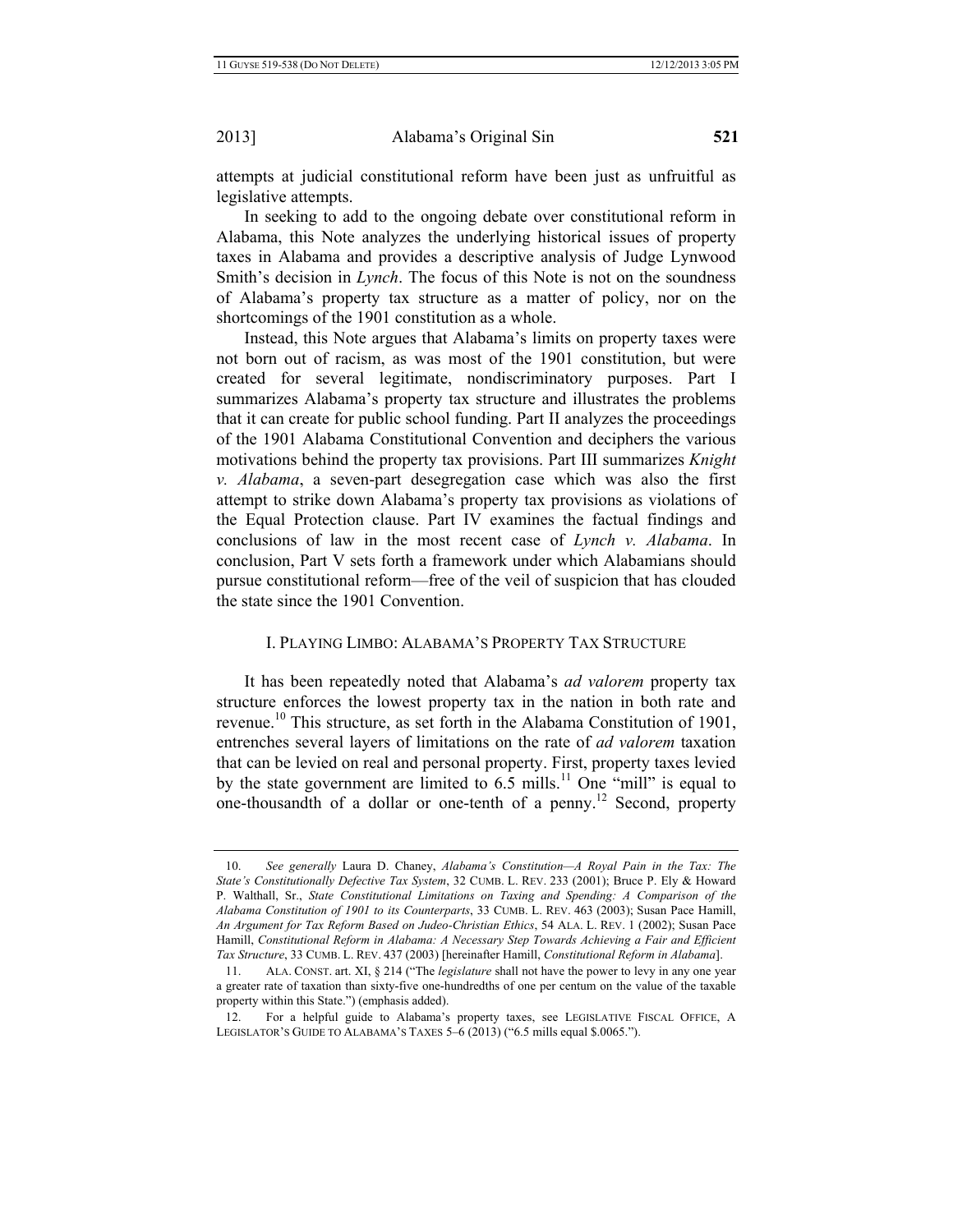taxes levied by county governments are limited to 5 mills, but counties may also levy an additional 1 mill special tax for education funding.<sup>13</sup> Third, municipal property taxes are also limited to 5 mills.<sup>14</sup> For example, if the state, as well as the county and municipality in which one lived, were to set their property taxes at the highest permissible rate, property would only be taxed at an effective rate of  $1.75\%$ <sup>15</sup> Nonetheless—as is often the case with Alabama's constitution—things are not quite that simple.

While the millage rate limit on *state* property taxes has remained untouched, over 100 local amendments have been added to allow certain municipalities and school districts to raise millage rates above the 5 mill limit in Section  $217<sup>16</sup>$  But any proposed increase in local property taxes must be approved through a local referendum, then win at least three-fifths of the vote in the Alabama House and Senate, then be approved by the Local Constitutional Amendment Commission, and finally win a majority of votes by the people in the affected area.<sup>17</sup> Consequently, many counties and municipalities have not raised their property taxes to the newer, higher limits due to the cumbersome process and Alabamians' general opposition to higher taxes. $18$ 

Furthermore, Alabama's property taxes are also limited by the assessment rates set by the infamous "Lid Bill," which established four classes of taxable property, each with a different assessment ratio, and imposed a cap of 1.5%, or 15 mills, on the *aggregate* amount of taxes that can be levied by *all* taxing authorities each year.<sup>19</sup> The Lid Bill was enacted

15. This example assumes that the Lid Bill does not cap all aggregate property taxes at 15 mills. *See infra* note 19 and accompanying text.

16. Howard P. Walthall, Sr., *A Doubtful Mind: Understanding Alabama's State Constitution*, 35 CUMB. L. REV. 7, 97–98 (2004).

17. ALA. CONST. art. XIV, § 269; *see also* Hamill, *Constitutional Reform in Alabama*, *supra* note 10, at 444.

18. *See* Ely & Walthall, *supra* note 10, at 465.

<sup>13.</sup> ALA. CONST. art. XI, § 215 ("No *county* in this state shall be authorized to levy a greater rate of taxation in any one year on the value of the taxable property therein than one-half of one per centum [0.005] . . . .") (emphasis added). *Id*. art. XIV, § 269 ("The several counties in this state shall have power to levy and collect a special tax not exceeding ten cents on each one hundred dollars of taxable property in such counties . . . provided, that the rate of such tax . . . shall have been first submitted to a vote of the qualified electors of the county, and voted for by three-fifths of those voting at such election; but the rate of such special tax shall not increase the rate of taxation, state and county combined, in any one year, to more than one dollar and twenty-five cents on each one hundred dollars of taxable property  $\dots$ .")

<sup>14.</sup> *Id*. § 216 ("No *city, town, village, or other municipal corporation*, other than as provided in this article, shall levy or collect a higher rate of taxation in any one year on the property situated therein than one-half of one per centum [0.005] of the value of such property as assessed for state taxation during the preceding year . . . .") (emphasis added).

<sup>19.</sup> ALA. CONST. art. XI, § 217; Weissinger v. White (*Weissinger II*), 733 F.2d 802, 804 (11th Cir. 1984). In other words, under the cap or "lid" of the Lid Bill, the State, a county, any municipalities within the county, and all school districts within the county *combined* cannot tax property at more than 1.5% of the fair market value. *See* Lynch v. Alabama, No. 08-S-450-NE, 2011 U.S. Dist. LEXIS 155012, at \*36–37 (N.D. Ala. Oct. 21, 2011).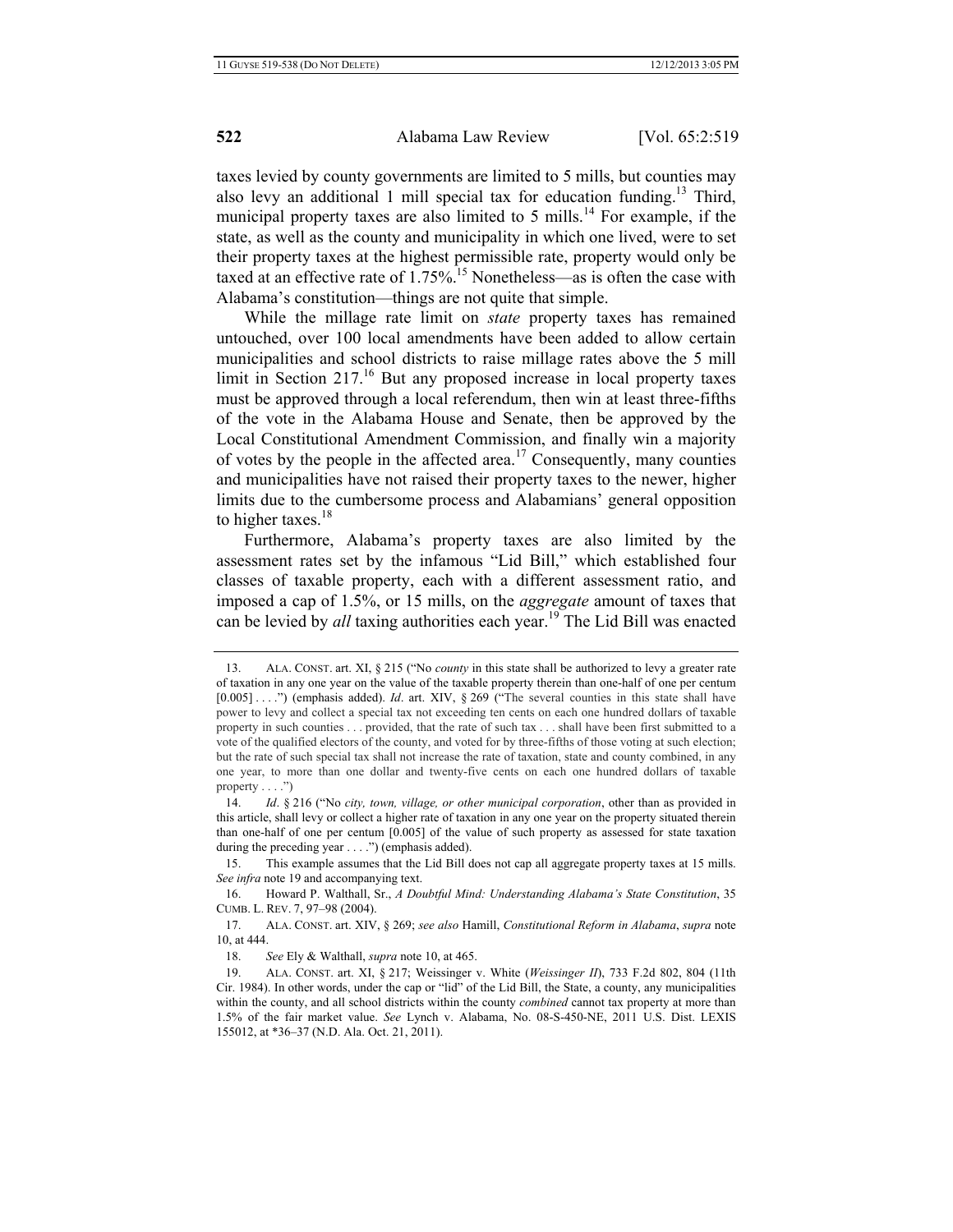in response to a 1971 case, *Weissinger v. Boswell*, 20 in which a three-judge federal district court found that the assessment ratios were being applied unequally across county lines, in violation of the Equal Protection clause of the Fourteenth Amendment.<sup>21</sup> Of the four classes of taxable property created by the Lid Bill, Class III is the most common—encompassing all agricultural, forest, residential, and historical property in the state.<sup>22</sup> Class III property is assessed at 10% of the "current use value" of the property, which measures a property's value by its production value as it is used in a given year.<sup>23</sup> As a result, the most valuable taxable property within most school districts is often assessed and taxed at much lower rates than it is worth. For example, agricultural and forest land may have high fair market value due to its potential for commercial development. But under current use valuation, that property is only valued by its production in crops or timber rather than its fair market value.

Consequently, the low assessment ratios, as well as the current use valuation of Class III property, significantly diminish the assessed value of Alabama's tax base and the resulting revenue.<sup>24</sup> In contrast to the rest of the state, the cities of Mountain Brook, Vestavia Hills, and Huntsville are all exempt from the limits of the Lid Bill, and incidentally are among the topranked school districts in student performance.<sup>25</sup> In other words, Alabama school districts which are exempt from the constitution's limits on property taxes typically outperform other state schools.<sup>26</sup> Although these exemptions make the Lid Bill arguably discriminatory, it withstood constitutional scrutiny in *Weissinger v. White* because "[e]ven an intentionally discriminatory [tax] classification will pass muster if it 'is founded upon a reasonable distinction, or difference in state policy' or 'any state of facts reasonably can be conceived that would sustain it. $127$  The reasonable policy rationale that upheld the Lid Bill was the state's desire to preserve timber and farm land as it is currently used—a rationale that has remained unchallenged since *White*. 28

<sup>20.</sup> Weissinger v. Boswell (*Weissinger I*), 330 F. Supp. 615 (M.D. Ala. 1971).

<sup>21.</sup> *Id*. at 624.

<sup>22.</sup> *See* LEGISLATIVE FISCAL OFFICE, *supra* note 12, at 4–5.

<sup>23.</sup> *Id*.

<sup>24.</sup> *See* Chaney, *supra* note 10, at 247.

<sup>25.</sup> LEGISLATIVE FISCAL OFFICE, *supra* note 12, at 5; *see also* Chaney, *supra* note 10, at 247–48.

<sup>26.</sup> Chaney, *supra* note 10, at 247–48.

<sup>27.</sup> *Weissinger II*, 733 F.2d 802, 806 (11th Cir. 1984) (citations omitted) (quoting Allied Stores v. Bowers, 358 U.S. 522, 528 (1959)).

<sup>28.</sup> *Id*. at 806–07 ("The state is free to enact measures that attempt to perpetuate certain desirable uses of its land in the face of economic pressures to convert the property to other more lucrative pursuits. Institution of a favorable tax system is one rationally related means by which to effect that end. A formula for the evaluation of farm and timber property that routinely holds assessment values below the normal selling price will certainly encourage the continued use of land for its present purpose.").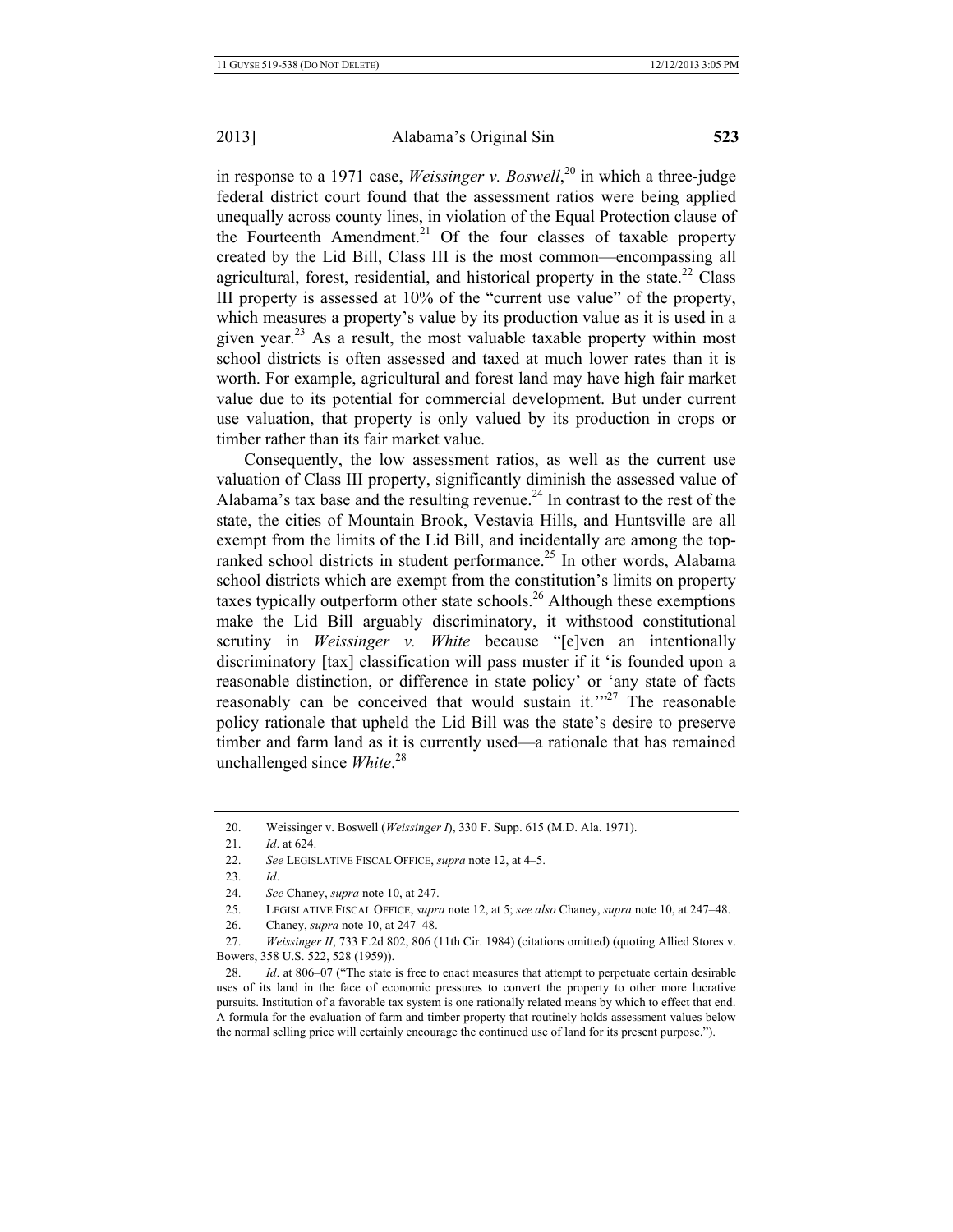### II. THE HISTORY OF THE 1901 CONSTITUTION & THE LID BILL

#### *A. The Alabama Constitutional Convention of 1901*

Without a doubt, the primary purpose of the Alabama Constitutional Convention of 1901 was to disenfranchise African-Americans in the state.<sup>29</sup> As historian J. Mills Thornton put it, "There [was] nobody at the convention who [was] not a white supremacist." $30$  The prevailing conclusion is that the delegates' desire for white supremacy permeated and infected every provision of the 1901 constitution, including the property tax provisions.31 In the words of historian William Stewart, any person "who is at all familiar with the [1901] Constitution knows that it is impossible to separate Alabama constitutionalism from issues of race relations."<sup>32</sup>

However, painting the 1901 convention with such a broad brush does not reflect the complex tapestry of motivations and intentions that went into each individual section of the Alabama Constitution. Although it is impossible to separate race from constitutional development in Alabama, it does not necessarily follow that every provision of the constitution was imbued with racist intent. The many motivations behind limiting property tax rates throughout the state were arguably misguided in some instances, but were hardly as nefarious as some commentators would like to believe. As it has been repeatedly noted, deciphering legislative intent from legislative history is neither precise nor straightforward.<sup>33</sup> Legislators may vote for a proposal for multiple and mutually exclusive reasons. They may also mask their true motivations behind a more appealing pretense.<sup>34</sup> However, the fierce debate surrounding the taxation provisions of the Alabama constitution was uncharacteristic of a convention that was largely unified in its mission to disenfranchise and segregate African-Americans.

First of all, limiting taxes by constitutional provision was a wise move in terms of political self-preservation, given that most of the delegates, including President John B. Knox, had promised to "keep faithfully [their]

32. WILLIAM H. STEWART, THE ALABAMA STATE CONSTITUTION 5 (1994).

<sup>29.</sup> MALCOLM COOK MCMILLAN, CONSTITUTIONAL DEVELOPMENT IN ALABAMA, 1798–1901: A STUDY IN POLITICS, THE NEGRO, AND SECTIONALISM, at vi (The Reprint Company, 1978) (1955).

<sup>30</sup>**.** Knight v. Alabama (*Knight VI*), 458 F. Supp. 2d 1273, 1285 (N.D. Ala. 2004).

<sup>31.</sup> *Id*. at 1311; *see also* Lynch v. Alabama, No. 08-S-450-NE, 2011 U.S. Dist. LEXIS 155012, at \*912–13 (N.D. Ala. Oct. 21, 2011); Bryan K. Fair, *Equality for All: The Case for a New Declaration of Rights Article of the Alabama Constitution*, 33 CUMB. L. REV. 339, 341 (2003).

<sup>33.</sup> United States v. O'Brien, 391 U.S. 367, 383 (1968) ("Inquiries into congressional motives or purposes are a hazardous matter."); *see also* Hunter v. Underwood, 471 U.S. 222, 228 (1985); John Hart Ely, *Legislative and Administrative Motivation in Constitutional Law*, 79 YALE L.J. 1205, 1213 (1970).

<sup>34.</sup> *O'Brien*, 391 U.S. at 384 ("What motivates one legislator to make a speech about a statute is not necessarily what motivates scores of others to enact it . . . .").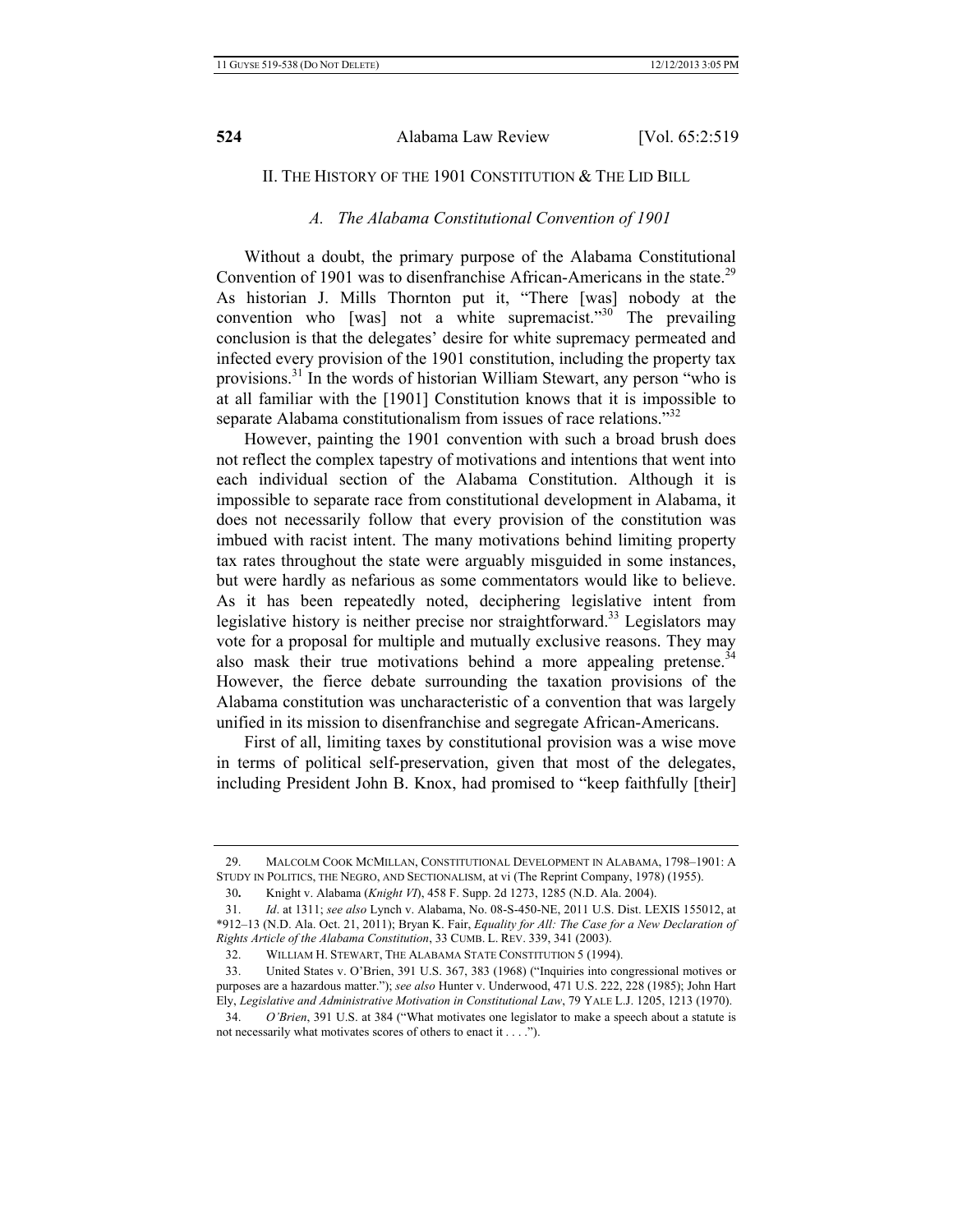pledges . . . not to increase taxation."<sup>35</sup> More importantly, the delegates were concerned with reducing the public debt and preventing rash financial decisions by the state.<sup>36</sup> By 1876, the state was \$29,000,000 in debt, mostly as a result of railroad bonds guaranteed under the "carpetbagger" Alabama Constitution of  $1868$ .<sup>37</sup> Limiting property tax rates, and thus reducing revenue, was seen as a necessary step towards preventing the legislature and county governments from falling into even deeper indebtedness.<sup>38</sup> In theory, the rationale behind this backwards thinking is somewhat plausible. As a rule of basic finance, a person on a limited income knows he or she must cut expenses. It follows that the legislature and county governments, given less tax revenue, would have to cut expenses and stay out of debt. Nevertheless, one cannot cut out the bare necessities of life, such as food and shelter, without suffering or raising revenue, just as governments cannot cut out public necessities, such as basic infrastructure, without the public suffering or raising tax revenues.<sup>39</sup> A few opponents of tax limits in 1901 saw through the majority's rationale. Future Alabama governor Emmet O'Neal maintained that the limits were "unwise, unsafe and injurious to the credit of the state,"  $40$  while decrying them as a populist move to catch votes for ratification.

Indeed, the proponents of the tax limits fervently hoped that such provisions would boost the campaign for ratification by reducing the tax burden on poor white farmers. $4^{\circ}$  The primary proponents of the 6.5 mill limit also argued that low tax rates would incentivize manufacturing development and immigration in the state.<sup>42</sup> Furthermore, delegate John Sanford described the property tax limits as a wise restriction of government power, reasoning that "[t]he more you limit power, the more you expand liberty . . . and therefore, I am for limiting the Legislature in its power of taxation to the utmost point that can safely be done."43 This anti-

43. *Id*.

<sup>35.</sup> JOURNAL OF THE PROCEEDINGS OF THE CONSTITUTIONAL CONVENTION OF THE STATE OF ALABAMA, HELD IN THE CITY OF MONTGOMERY, COMMENCING MAY 21ST, 1901 20 (1901), *available at* http://archive.org/details/journalofproceed00alabrich [hereinafter PROCEEDINGS].

<sup>36.</sup> MCMILLAN, *supra* note 29, at 180.

<sup>37.</sup> *Id*.; *see also* Walthall, *supra* note 16, at 40–47.

<sup>38.</sup> *See* Chaney, *supra* note 10, at 248–51.

<sup>39.</sup> *Id*. at 250.

<sup>40.</sup> MCMILLAN, *supra* note 29, at 320.

<sup>41.</sup> In reality, the tax limits were more beneficial to the delegates themselves as some of the biggest industrialists and landowners in the state. *See id*. at 319.

<sup>42.</sup> *Id*. ("I do not desire this reduction of taxation for the benefit of the poor farmer alone, of whom we have heard so much on the floor of this convention. I desire it mainly in the interest of the welfare and industrial development of the state of Alabama . . . . Industries and capital will not come to Alabama and locate where you have a fixed lien on their property of 75 cents upon the \$100, when they can go to States which have equal advantages, and where the lien is much less." (quoting Cecil Browne, Chairman, Taxation Comm.)).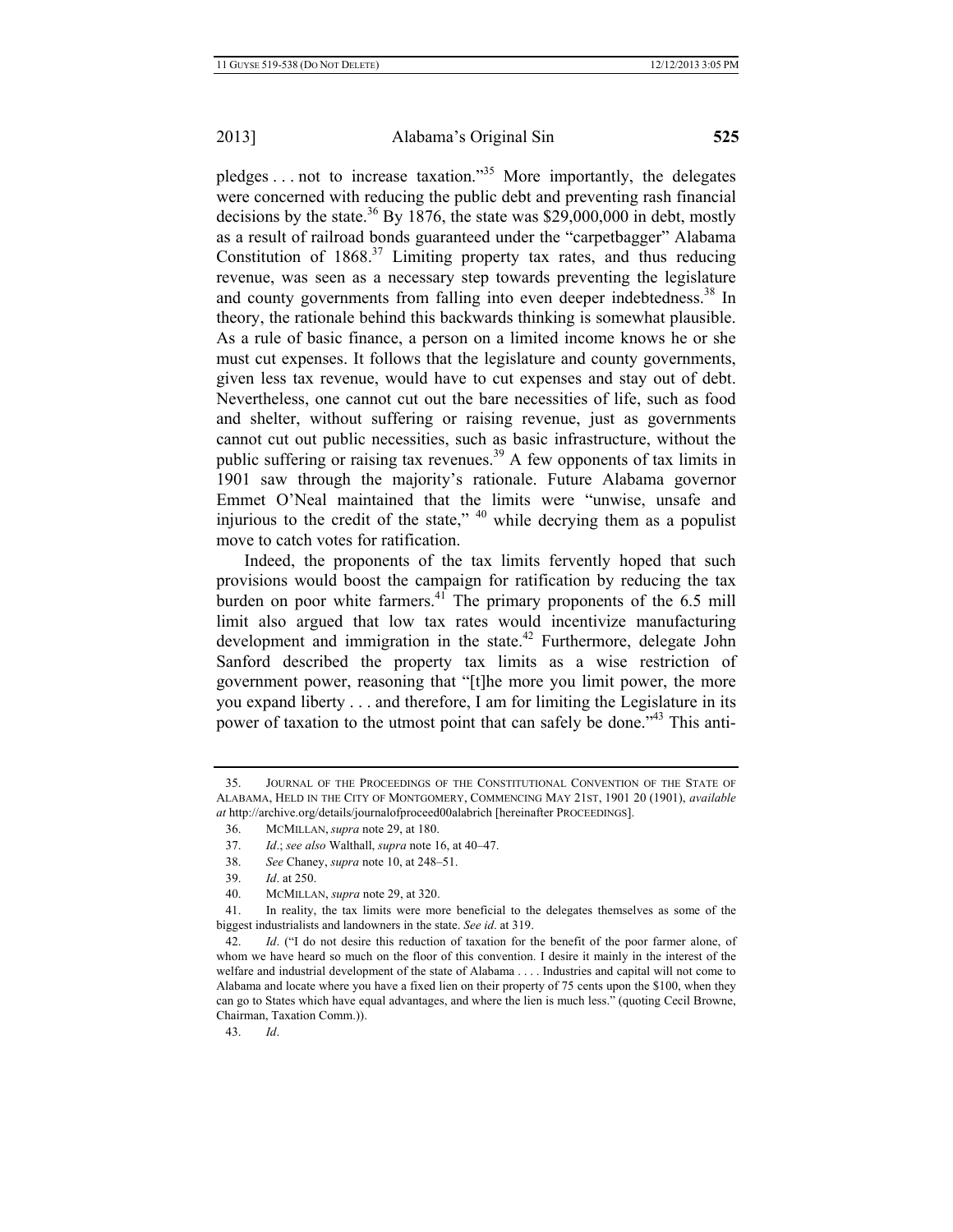legislature sentiment was prevalent across the South in the post-Carpetbag era, especially in Alabama, where "a session of the legislature [was] looked upon as something in the nature of an unavoidable public calamity."<sup>44</sup> Undoubtedly, these sentiments were fueled largely by economic selfinterest.<sup>45</sup> The delegates feared that the Republicans might again gain power and levy higher taxes as they had done in 1868.<sup>46</sup>

Yet economic self-interest in this case was not synonymous with an affirmative desire to impoverish black school districts. Unwillingness to pay for government services that do not directly benefit oneself is not unique to racists. In other words, the delegates were playing economic defense—not race-motivated offense—when it came to property taxes. This is made evident by comparing the convention's debate over the property tax provisions to the debate over the suffrage provisions, which effectively abolished African-Americans' right to vote in Alabama.<sup>47</sup> While the delegates had no shame in declaring overtly racist statements and intentions during the suffrage debates, such declarations were notably absent throughout the taxation debates.<sup>48</sup>

Indeed, the more racially hostile delegates at the convention were already assured that black schools would be kept underfunded through the system established by the Apportionment Act of 1891. Under the Apportionment Act, the state superintendent of education was required to apportion funds to all counties on a per capita basis, but the township trustees in each county were empowered to distribute those funds "as they may deem just and equitable."49 The convention incorporated the Apportionment Act into the 1901 constitution, replacing the words "just and equitable" with the more malleable words "as nearly as practicable."<sup>50</sup> Under this system, the division of funds between white and black schools

49. ACTS OF THE GENERAL ASSEMBLY OF ALABAMA, 1890–1891 554–55 (Montgomery, Ala., Smith, Allred & Co. 1891), *available at* http://books.google.com/books?id=N5Q3AAAAIAAJ &printsec=frontcover&authuser=0&source=gbs\_ge\_summary\_r&cad=0#v=onepage&q&f=false.

<sup>44.</sup> *Id*. at 334–35.

<sup>45.</sup> *Knight VI*, 458 F. Supp. 2d 1273, 1284–85 (N.D. Ala. 2004).

<sup>46.</sup> *Id*. at 1281–83.

<sup>47.</sup> President Knox's opening address to the convention provides a broad overview of the different motivations surrounding each of the issues addressed by the convention. *See* PROCEEDINGS, *supra* note 35, at 8–21.

<sup>48.</sup> *See generally id*. *Compare* Lynch v. Alabama, No. 08-S-450-NE, 2011 U.S. Dist. LEXIS 155012, at \*903–04 (N.D. Ala. Oct. 21, 2011) ("[T]he striking from [the negro] of the title slave, and placing in his hand the ballot was the most diabolical piece of tyranny ever visited upon a proud though broken people . . . . I would just as soon give a toddling child a razor in his hand, expecting him not to hurt himself, as to expect the negro to use the ballot and not use it to his injury and to ours." (quoting Thomas Heflin, Delegate)), *with* MCMILLAN, *supra* note 29, at 319 ("I do not desire this reduction of taxation for the benefit of the poor farmer alone, whom we have heard so much on the floor of this convention. I desire it mainly in the interest of the welfare and industrial development of the state of Alabama." (quoting Cecil Browne, Delegate)).

<sup>50.</sup> ALA. CONST. art. XIV, § 256; *see also Lynch*, 2011 U.S. Dist. LEXIS 155012, at \*930–32.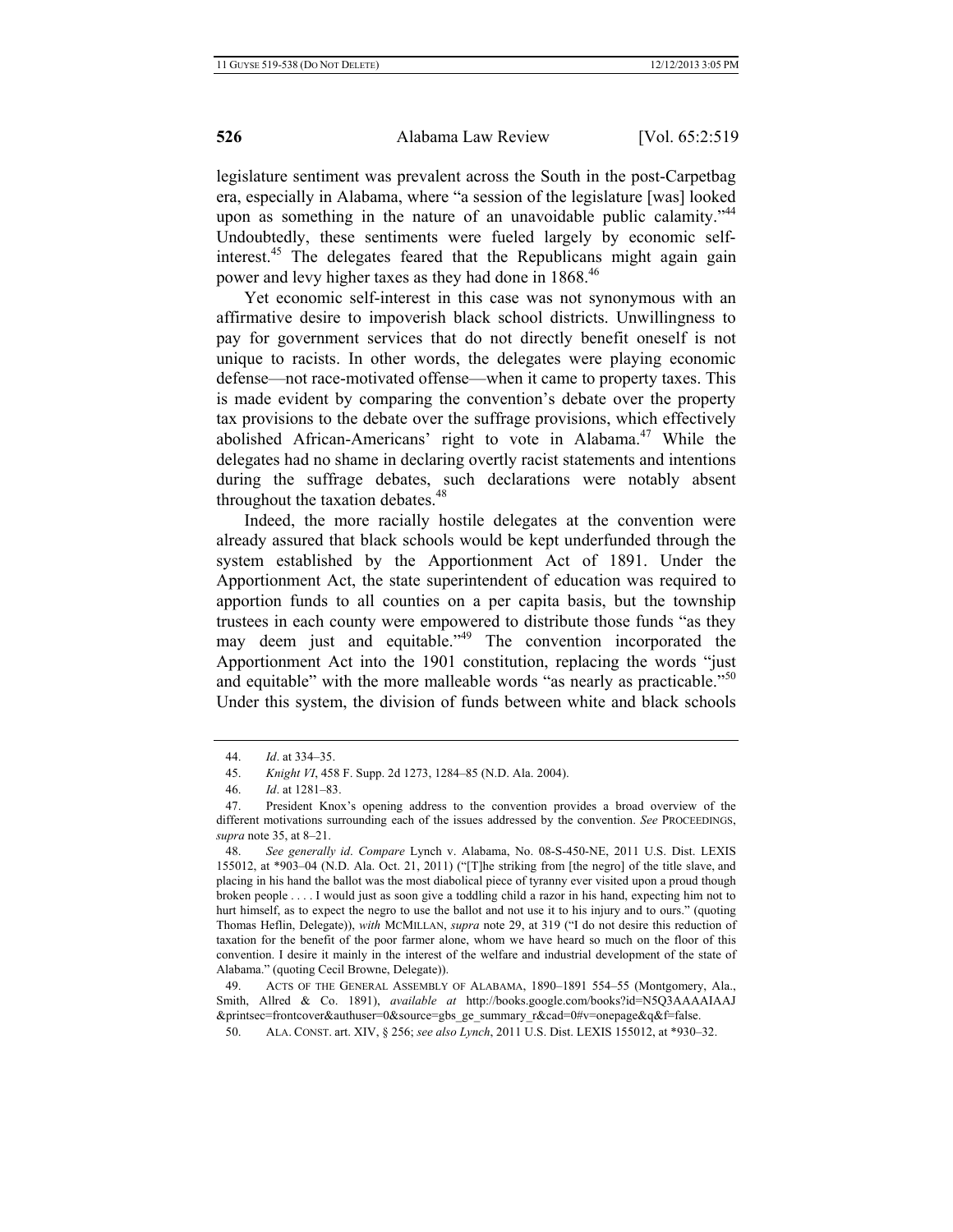was ultimately not done on a per capita basis by the township trustees.<sup>51</sup> Black teachers were paid less than white teachers, and less money was apportioned to black schools for equipment and buildings.<sup>52</sup> Given this state of affairs, the delegates had no need to reduce the rate of state property taxes in order to put black schools at a disadvantage when the funds could be distributed on a discretionary and inconspicuous basis at the local level by white township trustees.

Moreover, the delegates even voted down a proposal to distribute funds to black and white schools proportional to the amount each race paid in taxes, largely out of fear that such a facially discriminatory system would jeopardize the suffrage provisions of the 1901 constitution by arousing northern antipathy and drawing the scrutiny of the U.S. Supreme Court. $53$ However, several delegates opposed race-based appropriations on more humanitarian grounds. While everyone at the convention was likely a white supremacist, not everyone believed that white supremacy was an immovable law of nature.<sup>54</sup> Instead, some delegates believed that white supremacy was a temporary situation that could be altered through educating black people.<sup>55</sup> In the paternalistic words of former governor Thomas Goode Jones, "If we do not lift them up [through education], they will drag us down."<sup>56</sup>

# *B. The Lid Bill*

Unlike the 1901 Convention, the debates leading up to the adoption of the Lid Bill were virtually devoid of any consideration of race. The primary event that spurred the adoption of the Lid Bill was the *Weissinger I* 57 decision, in which a federal district court prohibited the state from applying different property assessment ratios by county. As a result of this decision, the statewide assessment rate was set to revert to the maximum sixty percent of the appraised, fair-market-value ratio set by Alabama law at that time.58 However, while *Weissinger I* required uniform assessment rates statewide, it found that applying different assessment rates to reasonable

<sup>51.</sup> MCMILLAN, *supra* note 29, at 317–18.

<sup>52.</sup> *Id*.

<sup>53.</sup> *Id*. at 322–24.

<sup>54.</sup> *Knight VI*, 458 F. Supp. 2d 1273, 1285 (N.D. Ala. 2004).

<sup>55.</sup> MCMILLAN, *supra* note 29, at 323–24.

<sup>56.</sup> *Compare id*. at 324, *with* Lynch v. Alabama, No. 08-S-450-NE, 2011 U.S. Dist. LEXIS 155012, at \*904 (N.D. Ala. Oct. 21, 2011) ("God Almighty has made them different from the white man. You had just as well try to legislate a donkey into an Arabian courser, as to legislate a negro into a white man. You cannot do it. It is impossible to do it." (quoting Thomas Heflin, Delegate)).

<sup>57.</sup> *Weissinger I*, 330 F. Supp. 615, 622–24 (M.D. Ala. 1971).

<sup>58.</sup> *Lynch*, 2011 U.S. Dist. LEXIS 155012, at \*394.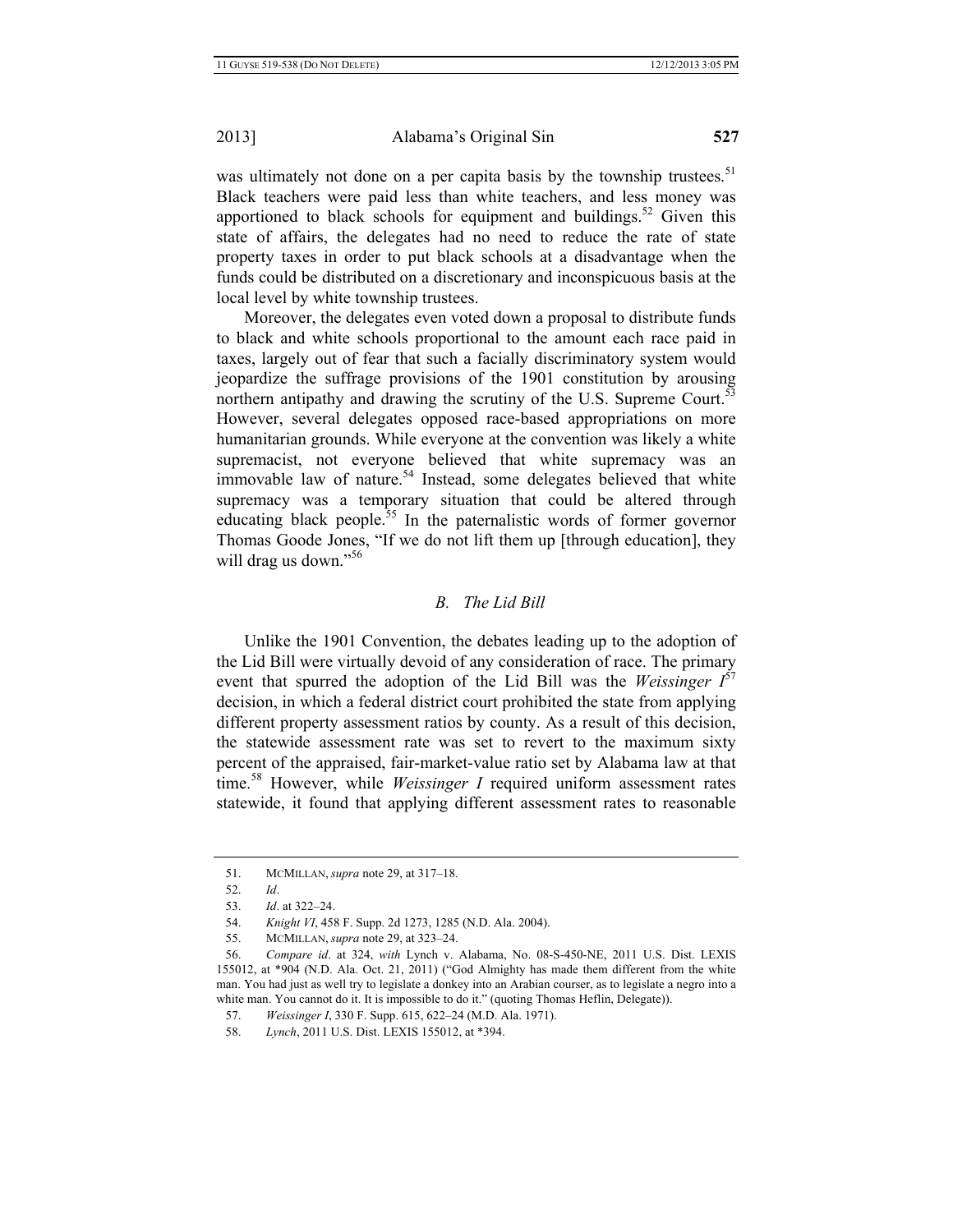classifications of property was not unconstitutional under the Due Process Clause.<sup>59</sup>

Given the loophole in *Weissinger I*, the Alabama legislature, spurred on by the Alabama Farm Bureau and forestry interests, began a concerted push for a property classification system, which culminated in the adoption of Amendment 325 in 1972, which was the first segment of the Lid Bill.<sup>60</sup> Like the delegates to the 1901 Constitutional Convention, the Farm Bureau and forestry interests backing Amendment 325 were motivated by economic self-interest in avoiding higher taxes and prevailed upon Alabama voters' dislike of higher taxes.<sup>61</sup>

Yet, Amendment 325 was not as foolproof to constitutional challenges as the Alabama legislature initially thought. In *McCarthy v. Jones*,  $62$  a federal district court struck down parts of Amendment 325 for violating equal protection by allowing counties to vary the assessment ratios for each class of property. After *McCarthy*, it was clear to Alabama leaders that the assessment value of property was going to be even higher than it was before *Weissinger I*, despite having Amendment 325's classification system in place.63 Thus, Representative Rick Manley, known as the "Father of the Lid Bill," was the first state legislator to introduce bills establishing a "current use" system of valuation in assessing timber and farm land.<sup>64</sup>

While Manley's initial proposals failed to gain enough support, his ideas eventually attracted the attention of Governor George Wallace, who called a special legislative session for the passage of Amendment  $373$ .<sup>65</sup> After the amendment passed the special session, the Farm Bureau launched a \$96,000 campaign to secure ratification of the proposed amendment.<sup>66</sup> This campaign was aided by a popular movement against property taxes that was sweeping throughout the country. This movement began in 1978 with California's adoption of Proposition 13, known as the "People's Initiative to Limit Property Taxation," and continued with states such as Arizona, Colorado, Massachusetts, Michigan, Nebraska, Oregon, and South Dakota.<sup>67</sup> In light of these circumstances, it is clear that the Lid Bill "was

<sup>59.</sup> *Weissinger I*, 330 F. Supp. at 622 ("[T]he Federal Constitution does not prohibit a state from establishing *reasonable classes of property and taxing these classes at different rates*.") (emphasis added).

<sup>60.</sup> ALA. CONST. art. XI, § 217, *amended by* ALA. CONST. amend. 325; *Lynch*, 2011 U.S. Dist. LEXIS 155012, at \*1010–34.

<sup>61.</sup> *Lynch*, 2011 U.S. Dist. LEXIS 155012, at \*1032–35.

<sup>62. 449</sup> F. Supp. 480 (S.D. Ala. 1978).

<sup>63.</sup> *Lynch*, 2011 U.S. Dist. LEXIS 155012, at \*1037–38.

<sup>64.</sup> *Id*. at \*1038–39.

<sup>65.</sup> *Id*. at \*1039–42.

<sup>66.</sup> *Id*. at \*1043.

<sup>67.</sup> *Id*. at \*1044 n.1630.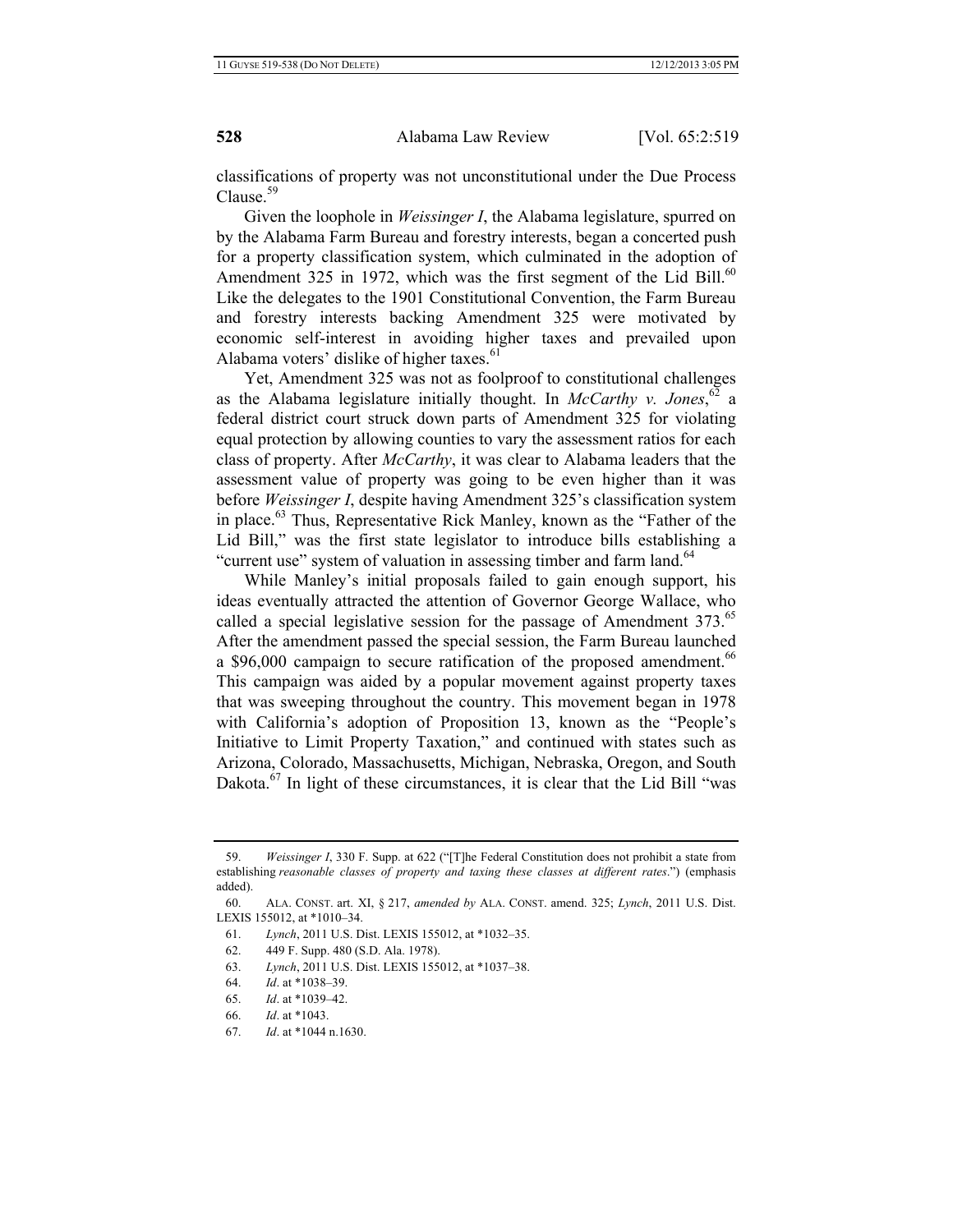an extension of prior Alabama policy . . . and not a child of Alabama's race-driven past."<sup>68</sup>

## III. THE FIRST CRUSADE: *KNIGHT V. ALABAMA*

The first attempt to strike down Alabama's property tax limits as unconstitutional was in the seven-part case of *Knight v. Alabama*. 69 Spanning the course of over twenty years, the *Knight* case was initially a desegregation case targeting several state policies and practices as unconstitutional.<sup>70</sup> In 1995, the U.S. District Court for the Northern District of Alabama issued a remedial decree in favor of the plaintiffs and granted itself authority to oversee the desegregation efforts for the next ten years.<sup>71</sup> However, in 2003, the plaintiffs filed new pleadings alleging that the limits on property taxes provided inadequate funding for higher education *and* K– 12 schools.72 These pleadings led to a new round of litigation and eventually to the separate filing of the *Lynch* case. In light of the considerations that the plaintiffs' new legal theory prompted, the district court in *Knight VI* held a two-day evidentiary hearing to examine the historical context of Alabama's property structure and how it could be connected to the higher education system.<sup>73</sup> After hearing from historians and legal experts from throughout the state, the court issued two key factual findings that were mostly damning of Alabama's tax structure.<sup>74</sup>

# *A. Findings of Fact*

First, the court found that the state's "ad valorem tax structure is a vestige of discrimination inasmuch as the constitutional provisions governing the taxation of property are traceable to, rooted in, and have their antecedents in an original segregative, discriminatory policy.<sup>775</sup> The court outlined Alabama's history from the adoption of the 1819 constitution through the modern era, relying extensively—and almost exclusively—on

<sup>68.</sup> *Id*. at \*1044.

<sup>69.</sup> *See* Knight v. Alabama (*Knight I*), 628 F. Supp. 1137 (N.D. Ala. 1985), *rev'd*, Knight v. Alabama (*Knight II*) 828 F.2d 1532 (11th Cir. 1987), *cert*. *denied*, 487 U.S. 1210 (1988), *on remand*, Knight v. Alabama (*Knight III*), 787 F. Supp. 1030 (N.D. Ala. 1991), *aff'd in part, rev'd in part, vacated in part*, Knight v. Alabama (*Knight IV*), 14 F.3d 1534 (11th Cir. 1994), *on remand*, Knight v. Alabama (*Knight V*), 900 F. Supp. 272 (N.D. Ala. 1995); *see also Knight VI*, 458 F. Supp. 2d 1273 (N.D. Ala. 2004), *aff'd*, Knight v. Alabama (*Knight VII*), 476 F.3d 1219 (11th Cir. 2007), *cert*. *denied*, 551 U.S. 1146 (2007).

<sup>70.</sup> *Knight VII*, 476 F.3d at 1220–21.

<sup>71.</sup> *Knight V*, 900 F. Supp. at 374.

<sup>72.</sup> *Knight VII*, 476 F.3d at 1223.

<sup>73.</sup> *Id*.

<sup>74.</sup> *Knight VI*, 458 F. Supp. 2d at 1279–1310.

<sup>75.</sup> *Id*. at 1311.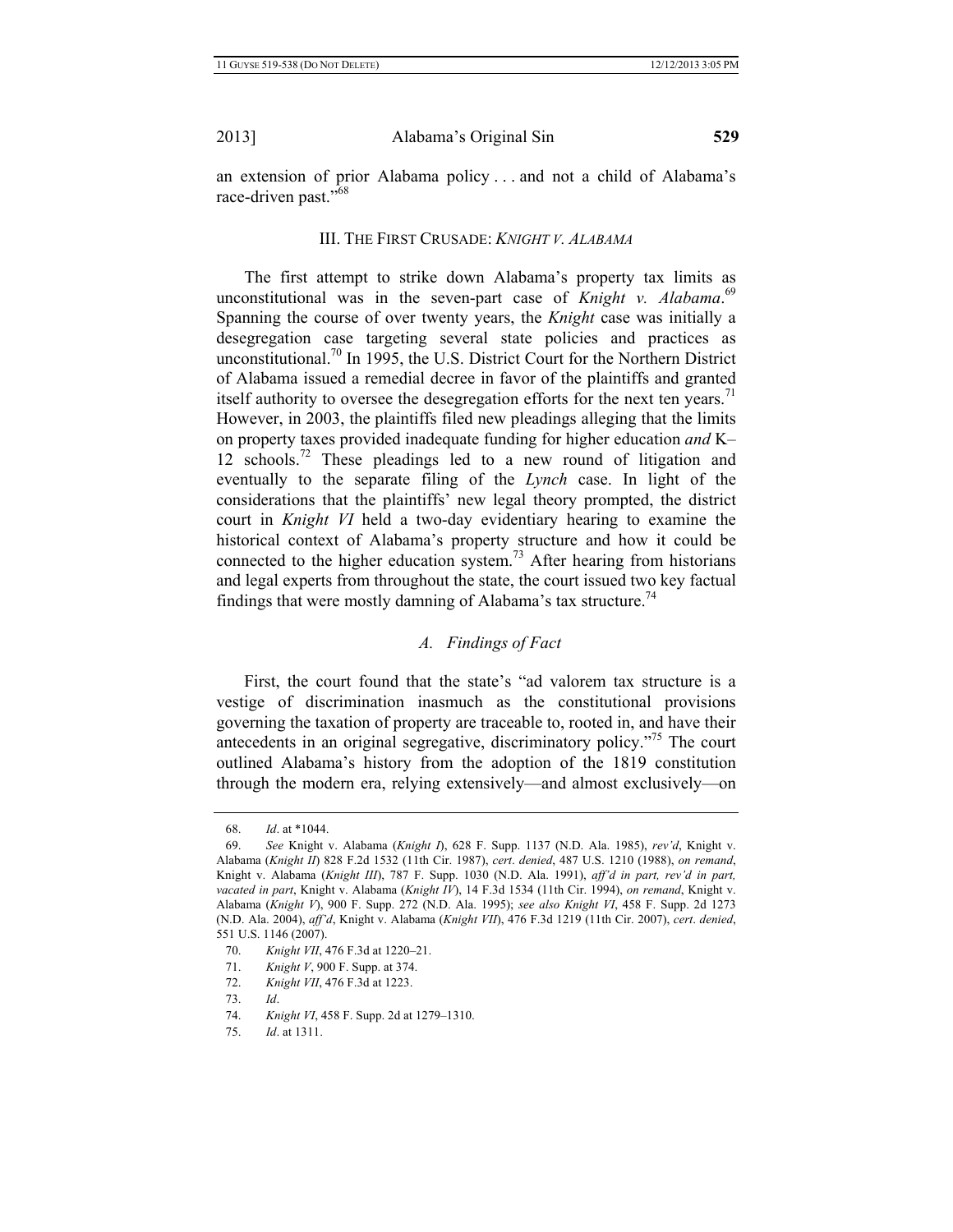the testimony of historian J. Mills Thornton.<sup>76</sup> Second, the court found that Alabama's tax structure has "had a crippling effect on poor, majority black school districts."<sup>77</sup> Relying on the testimony of Professor Susan Hamill, the court found that Alabama's property tax rates and revenues are the lowest of all fifty states, collecting only \$250 per person.<sup>78</sup> In rural school districts without a "critical mass of valuable commercial property and residential homes,"<sup>79</sup> the Lid Bill's classification system makes raising funds especially difficult. The low assessment ratios for each class of property also means that even the districts with the most valuable commercial and residential property receive a minimal amount of funding from property  $\text{taxes.}^{80}$ 

### *B. Conclusions of Law*

Although the court essentially conceded every factual assertion made by the plaintiffs, it nevertheless concluded that Alabama's property tax limits are not unconstitutional.<sup>81</sup> Under the three-part standard established in *United States v. Fordice*, 82 the plaintiff must first show that the allegedly segregative policy is "traceable to the State's prior de jure segregation."<sup>83</sup> Second, once the plaintiff has discharged his or her initial burden, the burden shifts to the state to show that the policy has no continuing segregative effects. $84$  If the state is unable to satisfy the second step, and thus avoid liability, it may alternatively show that there are no practicable policy alternatives that can be enacted "without eroding sound educational policies."85

The district court in *Knight VI* concluded that the plaintiffs had effectively satisfied their burden under step one of *Fordice*, but that the property tax limits do not have a "continuing segregative effect"<sup>86</sup> under step two. The court found that the connection between the funding of higher education and K–12 schools "is marginal insofar as ad valorem property tax is concerned," reasoning that there is no causal connection between Alabama's tax policies and student choice in higher education.<sup>87</sup>

| 76. | <i>Id.</i> at $1279 - 1310$ .               |
|-----|---------------------------------------------|
| 77. | Id at $1299$                                |
| 78. | <i>Id.</i> at 1297.                         |
| 79. | Id at $1299$                                |
| 80. | Id                                          |
| 81. | $Id$ at 1310–14                             |
| 82. | 505 U.S. 717 (1992).                        |
| 83. | <i>Id.</i> at 729.                          |
| 84  | $1d$ at $738-39$                            |
| 85. | Id at $743$                                 |
| 86  | <i>Knight VI</i> , 458 F. Supp. 2d at 1312. |
|     |                                             |

87. *Id*.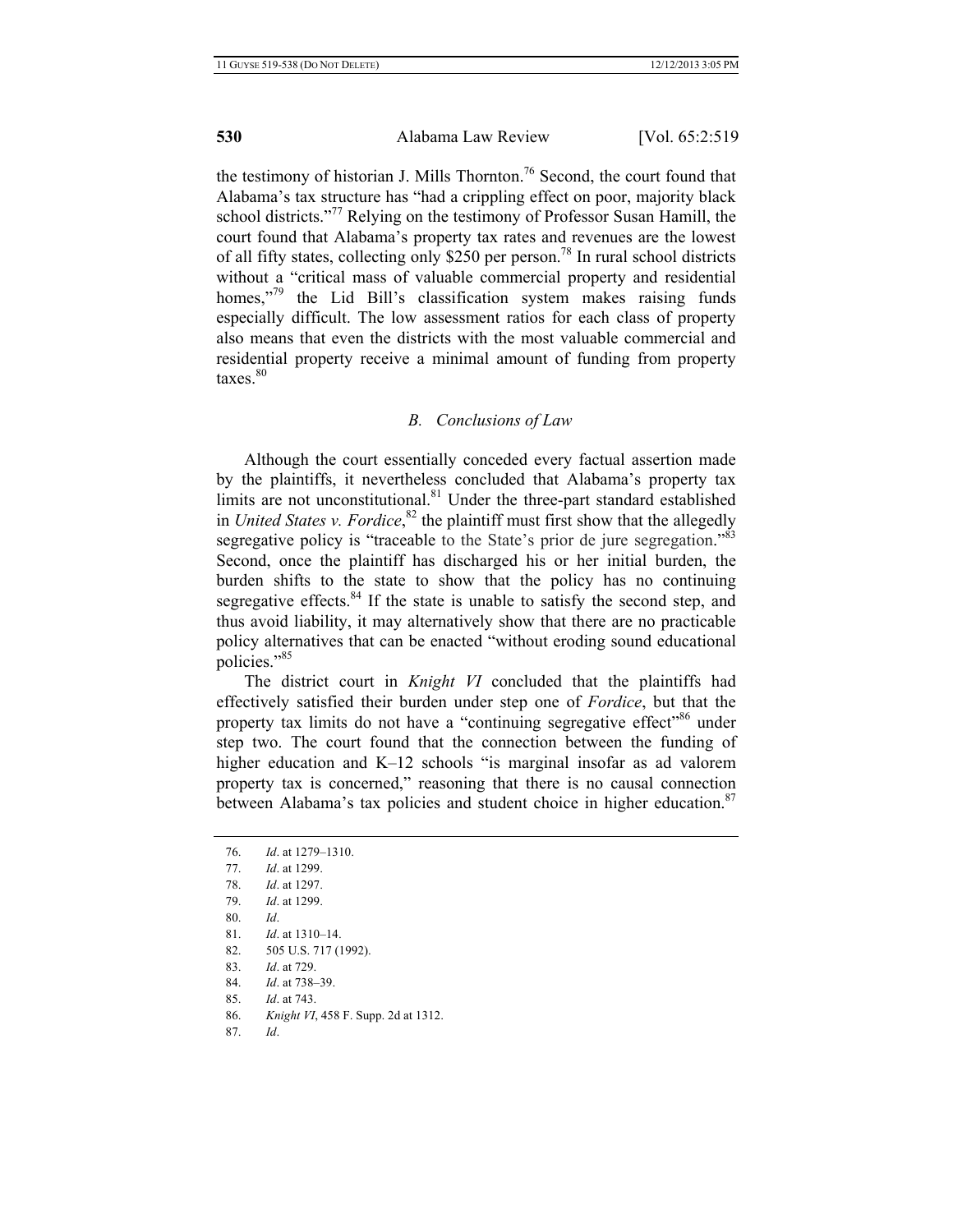On appeal, the Eleventh Circuit in *Knight VII*<sup>88</sup> affirmed the lower court's decision on the additional ground that Alabama's property tax limits are not policies governing higher education<sup>89</sup> and thus cannot be challenged under *Fordice*. Nevertheless, the Eleventh Circuit did not disturb the district court's factual findings regarding the historical origins of Alabama's property tax system or its effect on predominately black school districts, thus leaving room for a new challenge.

# IV. THE SECOND CRUSADE: *LYNCH V. ALABAMA*

# *A. Statement of the Case*

Encouraged by the court's factual findings in *Knight VI*, a new set of plaintiffs filed a new case in 2007 challenging the *rates* of *ad valorem*  taxation in Alabama as racially discriminatory in K–12 schools and thus unconstitutional under the Equal Protection clause of the Fourteenth Amendment.<sup>90</sup> The plaintiffs consisted of two African-American and three white public school students from Lawrence County, as well as five African-American students from Sumter County.<sup>91</sup> The crux of their argument was that the "racially motivated property tax provisions have accomplished their two-pronged racially discriminatory purpose: whites are favored with lower taxes, and blacks are burdened with less funding for schools."<sup>92</sup> In other words, the plaintiffs infused their arguments with the Christian doctrine of original sin—arguing that the original 1901 constitution, and every subsequent amendment, carries the stain of racism, just as mankind bears the taint of sin from the Fall of Adam and Eve. To remedy their alleged injuries, the plaintiffs requested an injunction against the future enforcement of the tax provisions with the disclaimer that the legislature should oversee tax reform rather than the court.<sup>93</sup> In response, Judge Lynwood Smith issued an eloquent yet exhaustive twelve-hundredpage opinion providing a meticulously detailed account of history and politics in Alabama, and how race played a central part in its development.<sup>94</sup>

<sup>88.</sup> *Knight VII*, 476 F.3d 1219, 1226–29 (11th Cir. 2007).

<sup>89.</sup> *Id*.

<sup>90.</sup> Lynch v. Alabama, No. 08-S-450-NE, 2011 U.S. Dist. LEXIS 155012, at \*26–28 (N.D. Ala. Oct. 21, 2011). It is important to note that the plaintiffs were challenging the *rate* of taxation and not the *distribution* of funds.

<sup>91.</sup> *Id*. at \*27.

<sup>92.</sup> *Id*. at \*60.

<sup>93.</sup> *Id*. at \*65–66.

<sup>94.</sup> *Id*. at \*693–1050.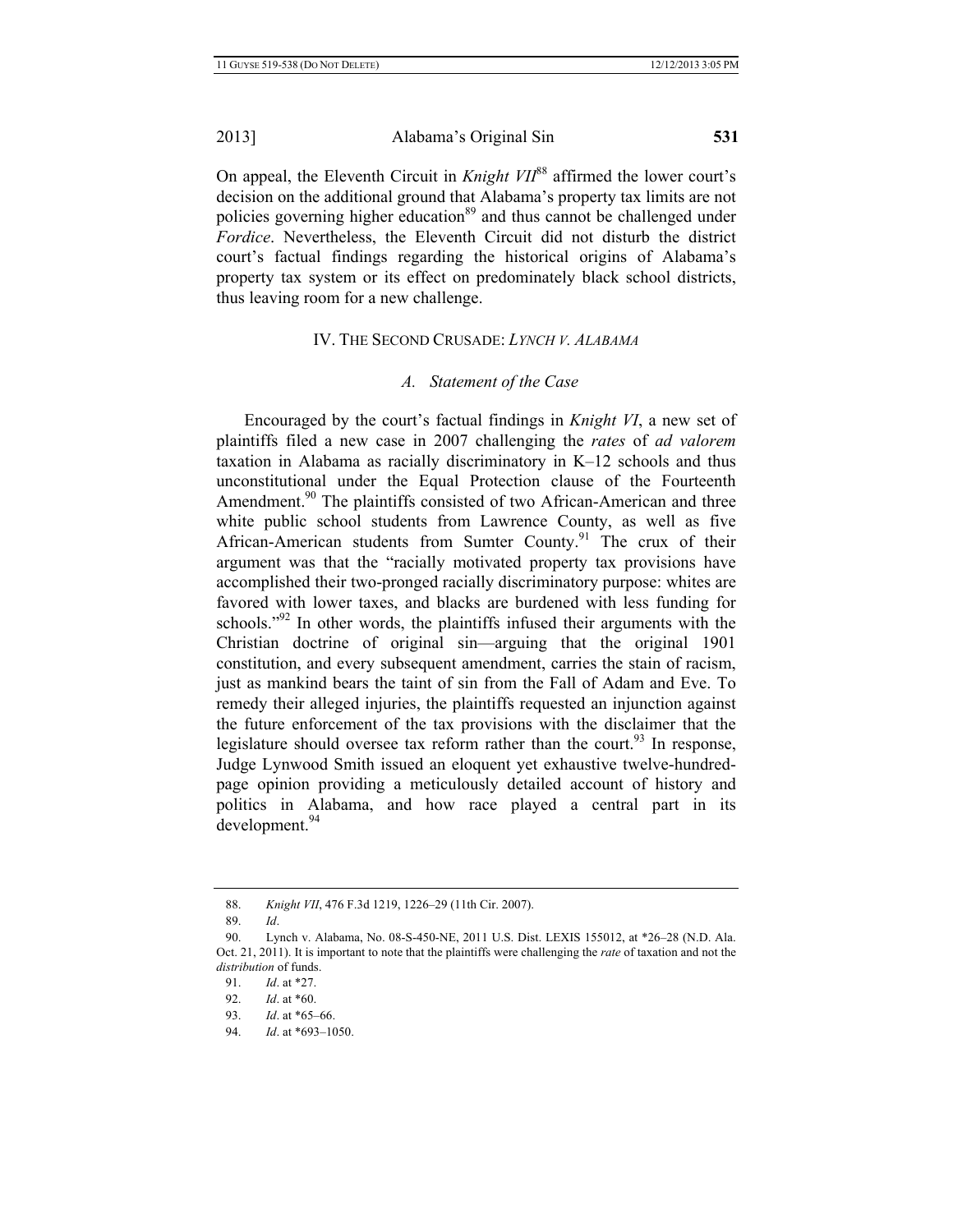### *B. Findings of Historical Fact*

Judge Smith's review of Alabama's history was even more thorough than the court's in *Knight VI*, beginning with the adoption of Alabama's first constitution in 1819 and continuing through  $1982^{95}$  Judge Smith saw this comprehensive historical review as necessary, emphasizing that "[t]he State Constitutional provisions challenged in this action cannot simply be carved out and viewed in isolation. The past foreshadows the present, and old problems are presented in new guises.<sup>"96</sup> Judge Smith highlighted three themes that developed throughout pre-Civil War Alabama.

First was the considerable wealth and political power of landowners in the Black Belt of Alabama.<sup>97</sup> The name "Black Belt" is primarily derived from the dark, rich layer of topsoil that runs across the width of roughly twelve counties in central Alabama, which made the region extremely fertile for cotton farming.<sup>98</sup> Although the Black Belt was largely unsettled in 1819, by 1849 the Black Belt was producing 85% of the cotton in Alabama.<sup>99</sup> Considering the fact that  $50\%$  of U.S. exports at that time was cotton, and that 23% of U.S. cotton was produced in Alabama, Black Belt counties were among the richest and most influential counties in the nation.100 This power came to be used frequently and effectively throughout much of constitutional development in Alabama.

Second, prior to the Civil War, property taxes were at considerably low levels.101 The primary source of tax revenue at that time was the slave tax, which was felt primarily by large plantation owners in the Black Belt.<sup>102</sup> The property tax system also fell primarily on Black Belt plantation owners, since its classification system levied higher rates on property that large plantations were more likely to have than smaller farms.<sup>103</sup> Dissatisfied with this state of affairs, Black Belt plantation owners were eventually able to gain control of the state legislature in 1847 and adopt an *ad valorem* system of taxation, as well as alter the slave tax from a flat "head" tax to a classification system based on the age of each slave.<sup>104</sup>

Third, public education in Alabama was largely a non-issue until 1854. Under the 1819 constitution, the state legislature had plenary power to

<sup>95.</sup> *Id*. 96. *Id*. at \*701. 97. *Id*. at \*707–15. 98. *Id*. at \*69–77. 99. *Id*. at \*709. 100. *Id*. 101. *Id*. at \*715. 102. *Id*. at \*715–16. 103. *Id*. at \*717–18. 104. *Id*. at \*717–20.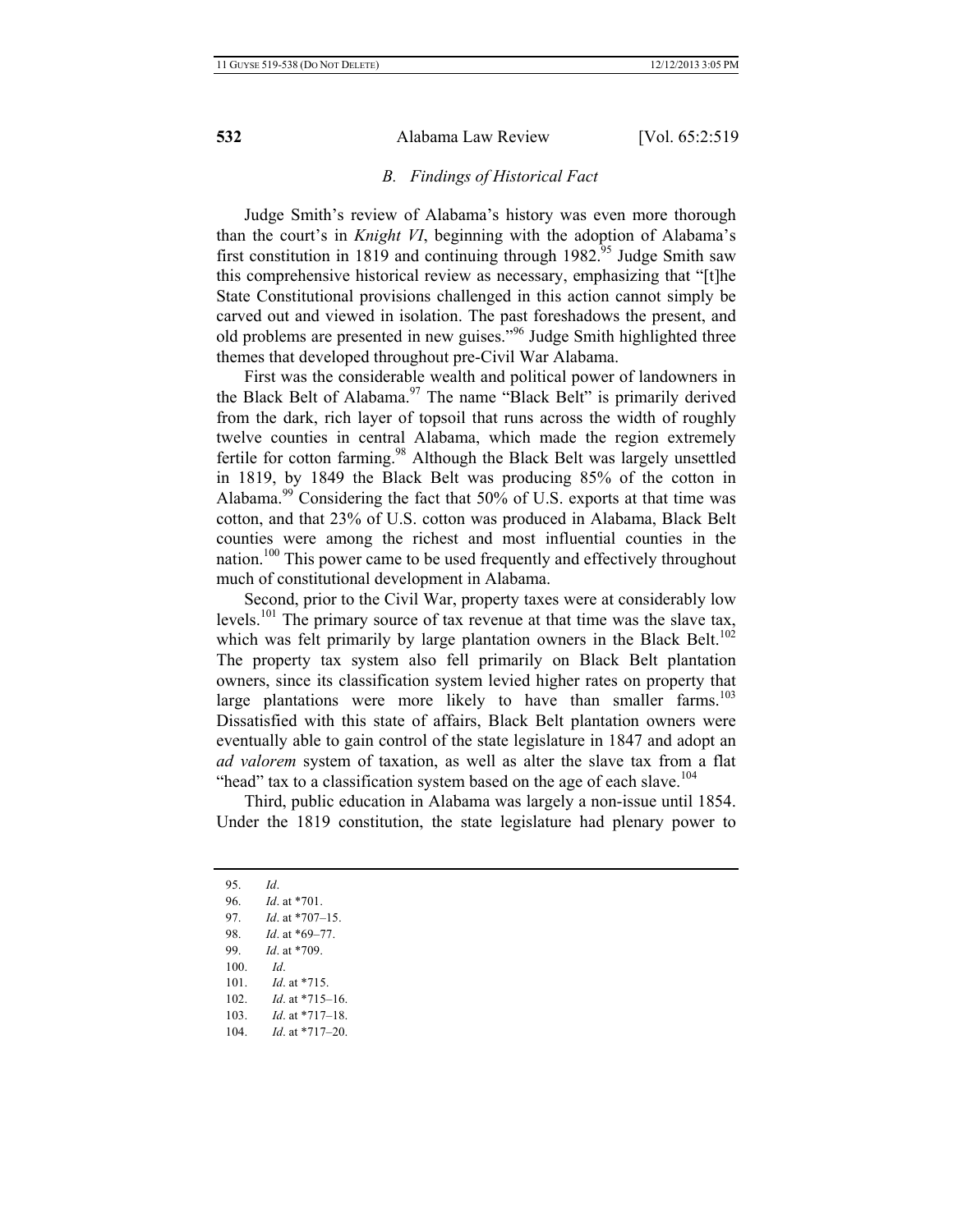"encourage" education throughout the state, but had no authority to actually mandate public education.<sup>105</sup> Accordingly, the establishment of public schools depended almost entirely on the initiative of individual counties. Given the wealth of Black Belt farmers, as well as the high value they placed on formal education, most of the pre-Civil War public schools in Alabama were located in the Black Belt.<sup>106</sup> The wealthiest Black Belt plantation owners also adopted the British system of education by "buying a library" and hiring a private tutor for their children.<sup>107</sup> As urban interests in Alabama began pushing back against the agrarian policies of the Black Belt planters, especially in education, they encountered staunch opposition.108 However, supporters of public education eventually succeeded in passing the Public Schools Act of 1854, which established the first statewide public education system for whites, set up a funding system for per capita distribution, and allowed each county to levy up to one mill of property tax without approval through a popular referendum.<sup>109</sup>

The system established by the Public Schools Act remained largely unchanged, even after secession and the beginning of the Civil War. In order to cement the state's secession from the Union, Alabama adopted a new constitution in 1861.<sup>110</sup> Aside from seceding from the United States, most of the changes in the new constitution were merely "cosmetic."<sup>111</sup> While the 1861 constitution did add new limits on the power of the state legislature, it left the legislature's power to direct the funding and administration of public schools virtually untouched.<sup>112</sup>

After taking the history of antebellum Alabama into account, Judge Smith analyzed the sudden changes that Reconstruction brought to constitutional development in Alabama.<sup>113</sup> Following the Civil War, a provisional government was established in Alabama tasked with setting up a legally functional constitution, abolishing slavery, repudiating the state's war debts, and recognizing certain legal rights of the newly freed slaves.<sup>114</sup> However, the 1865 constitution did not guarantee any particular civil or political rights to the Freedmen, which did not sit well with the Radical Republicans in Congress. $^{115}$ 

| 105. | <i>Id.</i> at *705–08. |
|------|------------------------|
| 106  | <i>Id.</i> at *727–28. |
| 107. | Id                     |
| 108. | <i>Id.</i> at *728–34. |
| 109. | <i>Id.</i> at *732–33. |
| 110. | $Id$ at *739-40        |
| 111. | $Id$ at $*739$         |
| 112  | <i>Id</i> at $*740$    |
| 113. | <i>Id.</i> at *741–99. |
| 114. | <i>Id.</i> at *743–44. |
| 115  | Id at $*744$           |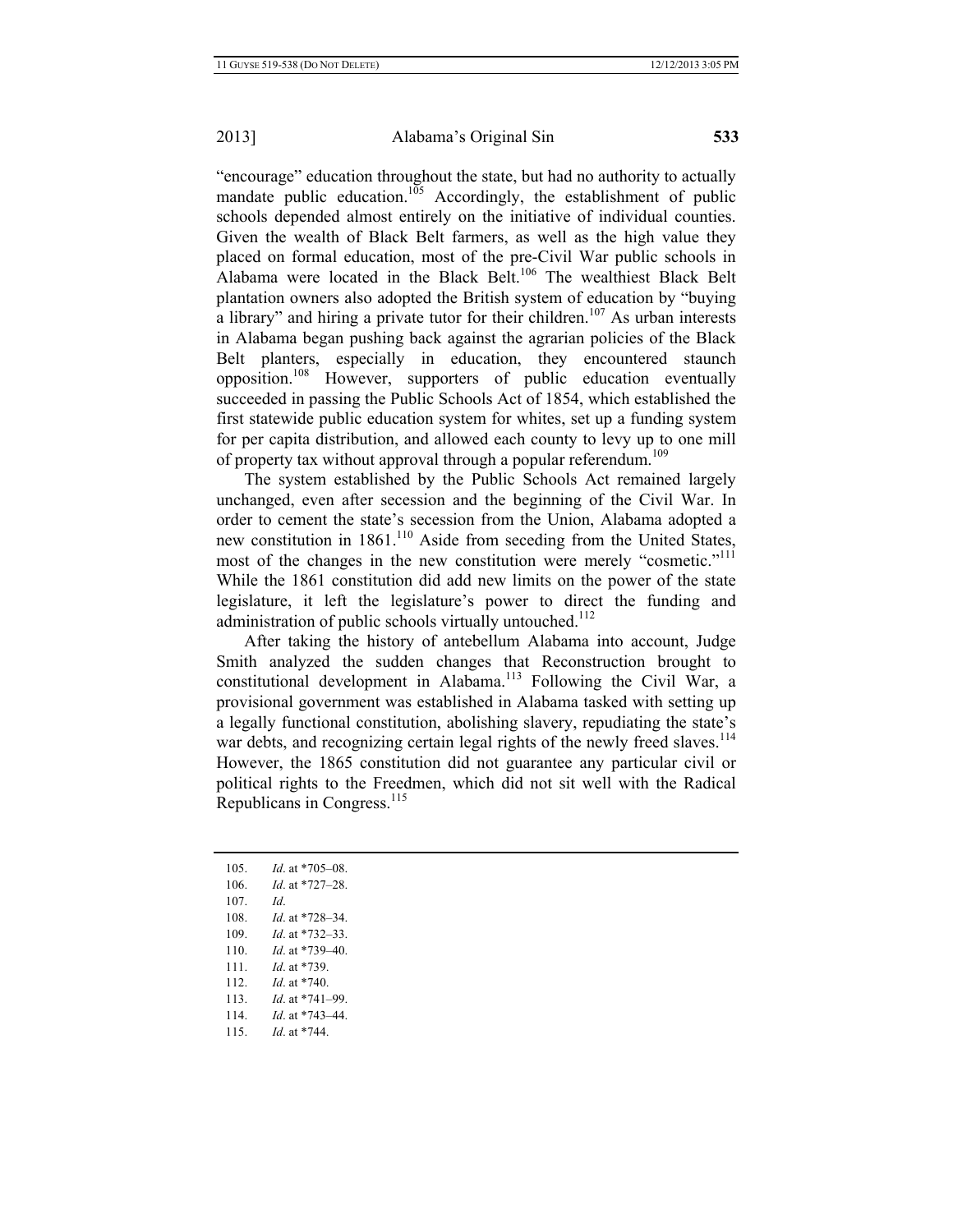This was soon remedied by the "Radical Reconstruction" Constitution of 1868, which established the political and civil equality of freed slaves, but not social equality.<sup>116</sup> Furthermore, the 1868 constitution created a State Board of Education tasked with distributing school funds on a per capita basis with no regard for race.<sup>117</sup> In order to pay for the new public school system in Alabama, twenty percent of all state revenue was earmarked for education.118 The *ad valorem* system was also extended to reach real *and* personal property, and the rate of taxation was nearly quadrupled from 2 mills to  $7.5$  mills.<sup>119</sup> The increase in the scope and rate of taxation meant that the total tax burden was approximately thirty-five times as high as it was in 1860.<sup>120</sup> However, the 1868 constitution also contained the state's first limit on property taxes, capping municipal taxes at "two per centum of the assessed value of such property."<sup>121</sup>

Judge Smith found that this massive increase in property taxes fell hard on both Black Belt planters and poor white yeomen farmers, thus increasing their opposition to taxation and the education of freed slaves.<sup>122</sup> According to Judge Smith, this opposition coalesced into a movement to "redeem" the state through "an unholy trinity: establish white supremacy; curb taxation; and abolish the Republican public education system."123 In 1874, the Democratic Party, as well as the Black Belt political faction, regained control of the state government and began pushing for a new state constitution.<sup>124</sup> Under the "Redeemer" constitution adopted in 1875, white and black schools were officially segregated, limitations were placed on legislative power, the State Board of Education was replaced with a "State School Fund," and state, county and municipal taxes were capped at 7.5 mills and 5 mills, respectively.<sup>125</sup>

However, the system of white supremacy established by the 1875 constitution came under fire in the Populist Revolt of the 1890s.<sup>126</sup> Known as Jacksonian Democrats, these populists sought to upset the classist policies of Black Belt politicians by pushing for a more equitable property tax system, better public schools, and greater protections for the legal rights of poor white farmers and African Americans.127 These proposals, as well

- 122. *Lynch*, 2011 U.S. Dist. LEXIS 155012, at \*788–94.
- 123. *Id*. at \*795.
- 124. *Id*. at \*798–99.
- 125. *Id*. at \*804, \*815; *see also* ALA. CONST. of 1875 art. XI, §§ 5, 7.
- 126. *Lynch*, 2011 Dist. U.S. LEXIS 155012, at \*857–72.
- 127. *Id*. at \*861–62.

<sup>116.</sup> *Id*. at \*765.

<sup>117.</sup> *Id*. at \*769–71.

<sup>118.</sup> *Id*. at \*771.

<sup>119.</sup> *Id*. at \*786.

<sup>120.</sup> *Id*. at \*787.

<sup>121.</sup> ALA. CONST. of 1868 art. VI, § 36.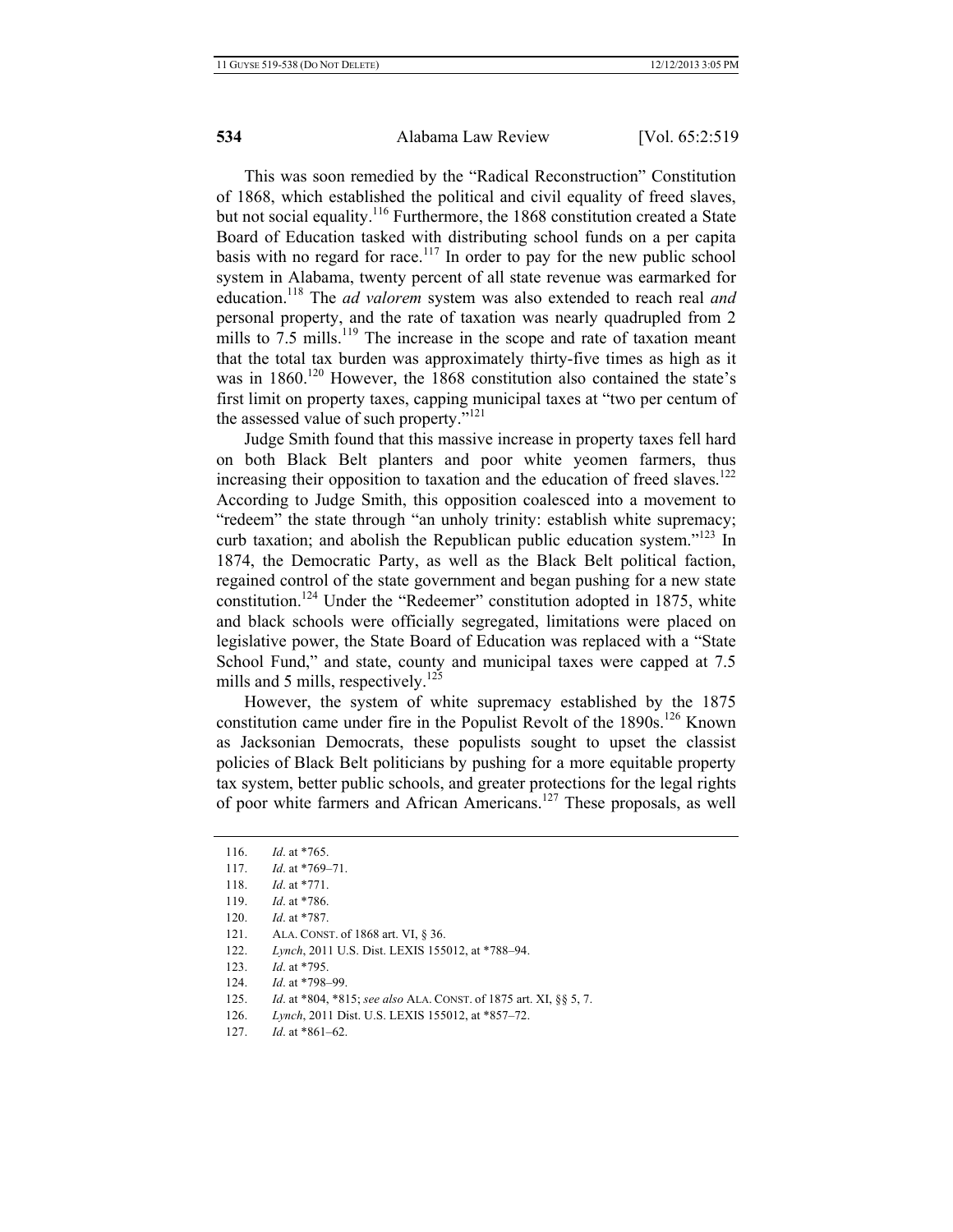as the alliance between poor whites and blacks, threatened to upset segregation and the economic interests of Black Belt planters and urban industrialists.<sup>128</sup> Accordingly, the aristocratic leaders of Alabama recognized that the extra-legal system of disfranchisement relying on violence and intimidation against black voters was vulnerable, and began pushing for the legal disfranchisement of black voters through a new constitution.129

This push culminated in the 1901 Constitutional Convention, which Judge Smith found was "saturated in white supremacy and the plenary hatred of a dispirited and downtrodden race of people."<sup>130</sup> Furthermore, he argued that the taxation and education provisions were no exception, and that "[w]hite supremacy and an enmity towards black education infected [their] every facet."<sup>131</sup>

## *C. Conclusions of Law*

After his extensive review of Alabama history, Judge Smith turned to the legal issues presented by the plaintiffs' claims.<sup>132</sup> Under the two-prong "ordinary equal protection standards," the plaintiff must show that a facially neutral law was enacted with discriminatory intent, and must show a disparate impact along racial lines.<sup>133</sup> Once the plaintiff has discharged this burden, the burden shifts to the defendant to show that racial animus was not the "but-for" cause of the enactment.<sup>134</sup> If the plaintiff fails to establish either prong, or if the defendant disproves but-for causation, then the facially neutral law is subject to rational basis review rather than "the most exacting scrutiny."135

In light of his factual findings, Judge Smith concluded that Sections 214, 215, 216 and 269 of the Alabama constitution "were enacted with a racially discriminatory intent."<sup>136</sup> However, Judge Smith refused to buy into the plaintiff's theory of "original sin," and held that more recent amendments to the constitution, such as the Lid Bill, were not enacted with discriminatory intent.<sup>137</sup> Having determined a discriminatory purpose

135. *Id*. at \*628 (quoting Palmore v. Sidoti, 466 U.S. 429, 432–33 (1984)).

<sup>128.</sup> *Id*. at \*862–63.

<sup>129.</sup> *Id*. at \*882.

<sup>130.</sup> *Id*. at \*912.

<sup>131.</sup> *Id*. at \*920.

<sup>132.</sup> *Id*. at \*1139.

<sup>133.</sup> *Id*. at \*624–27; s*ee also* United States v. Armstrong, 517 U.S. 456, 465 (1996).

<sup>134.</sup> *Lynch*, 2011 U.S. Dist. LEXIS 155012, at \*627–28.

<sup>136.</sup> *Id*. at \*1161.

<sup>137.</sup> *Id*. at \*1144 (citing City of Mobile v. Bolden, 446 U.S. 55, 74 (1980) (Stewart, J., plurality) ("[P]ast discrimination cannot, in the manner of original sin, condemn government action that is not itself unlawful." (citing City of Mobile v. Bolden, 446 U.S. 55, 74 (1980))).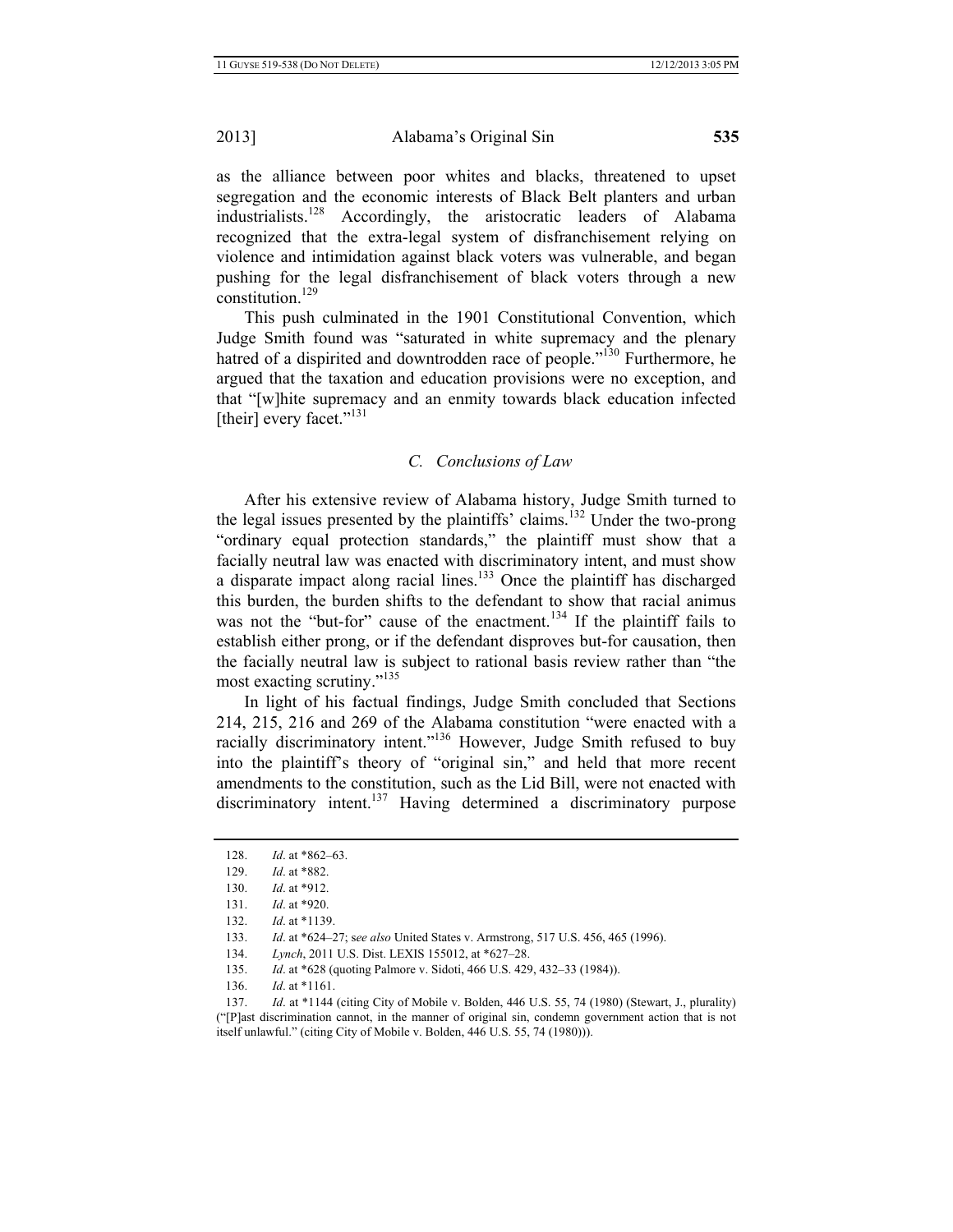behind at least part of the constitution, Judge Smith then turned to the question of whether there was a disparate impact along racial lines. Because the effect of the challenged laws was statewide, the relevant geographic area for disparate impact analysis was the state as a whole, rather than the plaintiffs' counties or the Black Belt counties.<sup>138</sup> Looking at the state as a whole, Judge Smith concluded that "Alabama's black citizens and black public school students are not disparately impacted by the challenged provisions."<sup>139</sup> In fact, Judge Smith found that black students and majority-black schools actually fared better than white students in terms of yield per mill per-student and tax revenue per capita.<sup>140</sup> While the plaintiffs were able to show that rural counties were disparately impacted compared to urban counties, Judge Smith recognized that "residence in a rural area is not a constitutionally protected suspect class."<sup>141</sup>

Because the plaintiffs were unable to meet the second prong of "ordinary equal protection," Judge Smith applied rational basis review to the challenged provisions in lieu of strict scrutiny.<sup>142</sup> Given that Alabama's classification system and current-use valuation under the Lid Bill had already passed rational basis review in *Weissinger II*, Judge Smith merely adopted the Eleventh Circuit's analysis and concluded that the provisions were rationally related to a legitimate governmental interest in preserving "land for agriculture and forestry."<sup>143</sup> Furthermore, Judge Smith found that the millage rates limits in Sections 214, 215, and 216 are rationally related to a governmental interest in providing "stability and predictability for property owners."144 Finally, Judge Smith held that Section 269, despite the racist origin of Amendment 111, "retains a relationship to the legitimate government interest of promoting education."145 Accordingly, Judge Smith concluded that Alabama's property tax provisions are constitutional under the Equal Protection Clause of the Fourteenth Amendment.<sup>146</sup>

Nonetheless, Judge Smith did not reach this conclusion happily. Noting the "savagery of the language of intolerance and hatred that permeated"<sup>147</sup> the drafting of the 1901 constitution, Judge Smith lamented that, "[l]ike it or not, Supreme Court precedent compels a conclusion that the property tax

147. *Id*. at \*1190.

<sup>138.</sup> *Id*. at \*1167.

<sup>139.</sup> *Id*. at \*1170.

<sup>140.</sup> *Id*. at \*1171–74.

<sup>141.</sup> *Id*. at \*1178–79.

<sup>142.</sup> *Id*. at \*1179–80.

<sup>143.</sup> *Id.* at \*1183–84 ("The State] is free to enact measures that attempt to perpetuate certain desirable uses of its land in the face of economic pressures to convert the property to other more lucrative pursuits.'" (quoting *Weissinger II*, 733 F.2d 802, 806–07 (11th Cir. 1984))).

<sup>144.</sup> *Id*. at \*1184–85.

<sup>145.</sup> *Id*. at \*1185–86.

<sup>146.</sup> *Id*. at \*1187.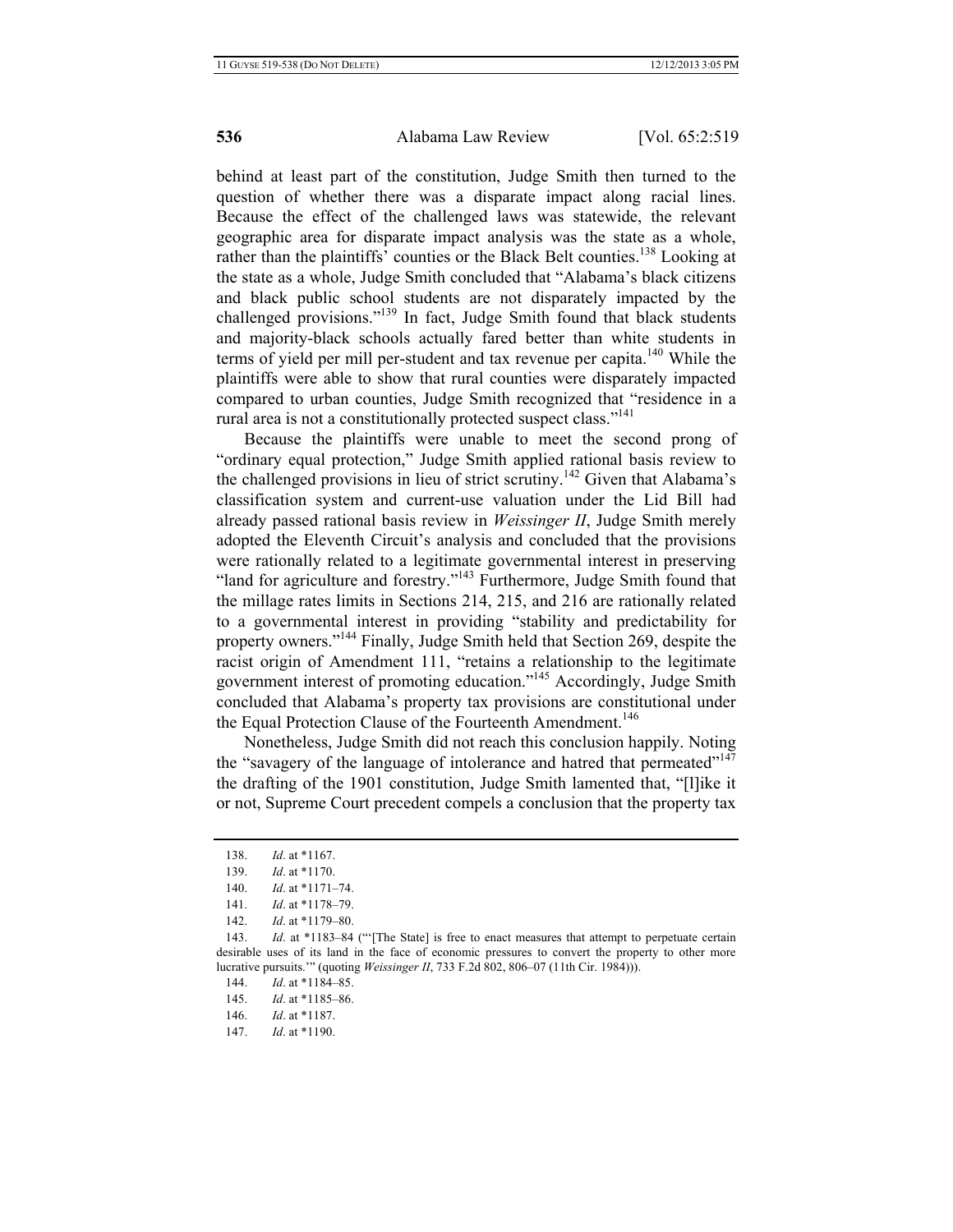scheme embedded in Alabama's 1901 Constitution and subsequent amendments" pass constitutional muster.<sup>148</sup> Nevertheless, Judge Smith emphasized that Alabama is still "plagued by an inadequately-funded public school system—one that hinders the upward mobility of her citizens, black and white alike, especially in rural counties."<sup>149</sup> Judge Smith attributed this plague to two unfortunate truths: "mankind's self-serving nature"<sup>150</sup> and "Supreme Court jurisprudence that has allowed unequal and inadequate public school funding to evolve."<sup>151</sup> In conclusion, Judge Smith urged that all Americans must realize the "true meaning"<sup>152</sup> of *Brown v*. *Board of Education* by casting "aside arbitrary distinctions of birth, race, and place, and allow[ing] every American to harness the power provided by a quality education."<sup>153</sup>

# V. CONCLUSION AND THE FUTURE OF CONSTITUTIONAL REFORM IN ALABAMA

Ultimately, *Lynch v. Alabama* is just one illustration of the shortcomings of using racial politics and suspicion in achieving meaningful reform. The drafters of the 1901 constitution convinced white voters to eschew much needed reform by playing on their suspicion of blacks and the state legislature. Regrettably, this veil of suspicion has continually clouded any subsequent discussions of reform. The plaintiffs' allegations in *Lynch* certainly did nothing to dispel this cloud by seeking to tie low taxes to Alabama's history of racism and segregation, and thus achieve reform through judicial injunction rather than consensus and reconciliation.

Even if a federal court finally declared the property tax limits unconstitutional, such a result would likely be immensely unpopular with the people of Alabama—who have an undeniable dislike of higher taxes and federal courts meddling in state affairs—and would be no guarantee that the state or county governments would actually raise taxes any higher than they are now.154 Indeed, in 2003, Alabamians overwhelmingly rejected Governor Bob Riley's attempt to restructure Alabama's tax system, including state and local property taxes.<sup>155</sup> Furthermore, as of 2010, only 68 out of 131 Alabama public school systems have actually raised their

<sup>148.</sup> *Id*. at \*1194.

<sup>149.</sup> *Id*.

<sup>150.</sup> *Id*. at \*1195.

<sup>151.</sup> *Id*. at \*1196.

<sup>152.</sup> *Id*. at \*1203.

<sup>153.</sup> *Id*.

<sup>154.</sup> *Knight VII*, 476 F.3d 1219, 1227 (11th Cir. 2007) ("It is not at all clear that the removal of Alabama's constitutional restrictions on property tax rates will necessarily result in either increased tax rates or increased tax revenues.").

<sup>155.</sup> *Id*.